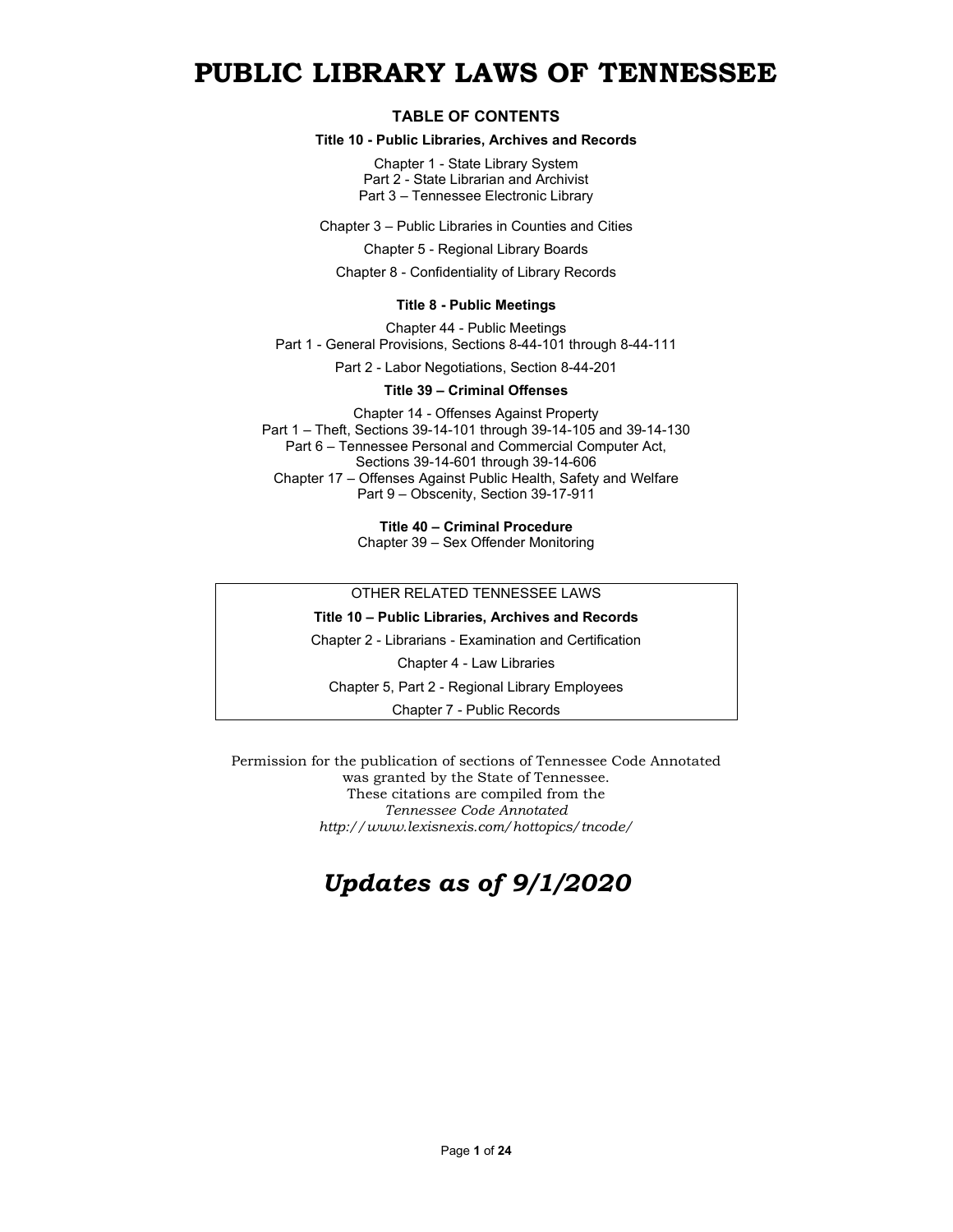# **TITLE 10 CHAPTER 1 Public Libraries, Archives and Records**

# **Part 1 General Provisions.**

#### **SECTION**

- 10-1-101. Division of public libraries and archives.
- 10-1-103. Elements of state library system.
- 10-1-104. Responsibilities of the secretary of state for the division of public libraries and archives.
- 10-1-105. Policies, rules and regulations for the system and its properties.
- 10-1-106. State library system program and budget.<br>10-1-107. Personnel Hiring, dismissal, training and
- 10-1-107. Personnel Hiring, dismissal, training and education.<br>10-1-108. Authority for cooperation with other agencies.
- 10-1-108. Authority for cooperation with other agencies.<br>10-1-109. Authority for accepting funds from public or p
- 10-1-109. Authority for accepting funds from public or private agencies.<br>10-1-110. Library services for blind and physically handicapped.
- Library services for blind and physically handicapped.
- 10-1-111. Black history and the Beck Cultural Exchange Center.

#### **10-1-101. Division of public libraries and archives.**

A division of public libraries and archives is hereby created within, and administratively attached to, the office of the secretary of state. The authority, powers, and duties formerly vested by law in the commissioner of education shall be vested in the secretary of state and are to be administered through and by the division of public libraries and archives. The division shall have transferred and attached to it:

**(1)** The office of state historian; and

**(2)** All historical and memorial commissions and associations created by act of the general assembly and expending public funds, for purposes of administration, except the Tennessee historical commission.

#### **10-1-103. Elements of state library system.**

The state library system shall consist of the existing state library, archives, regional library for accessible books and media and library extension properties and services, and such other properties and services as may from time to time be assigned to the division of public libraries and archives, excluding the law library of the state, which functions under the direction of the supreme court.

#### **10-1-104. Responsibilities of the secretary of state for the division of public libraries and archives.**

(a) The functions of the secretary of state, acting through the division of public libraries and archives, shall include the following:

 (1) Collecting, preserving and providing public access to archival material and materials of historical, documentary and reference value, and literary works or printed matter that may be considered by the division of special interest to the citizenship of this state;

 (2) The distribution and exchange of publications of the state that may become available from time to time;

 (3) The collection and distribution of reference material to state officials and employees and public agencies that may be entitled to the reference material;

 (4) The encouragement of library development throughout the state by means of advice, guidance, and library extension services, in the course of which the division is empowered to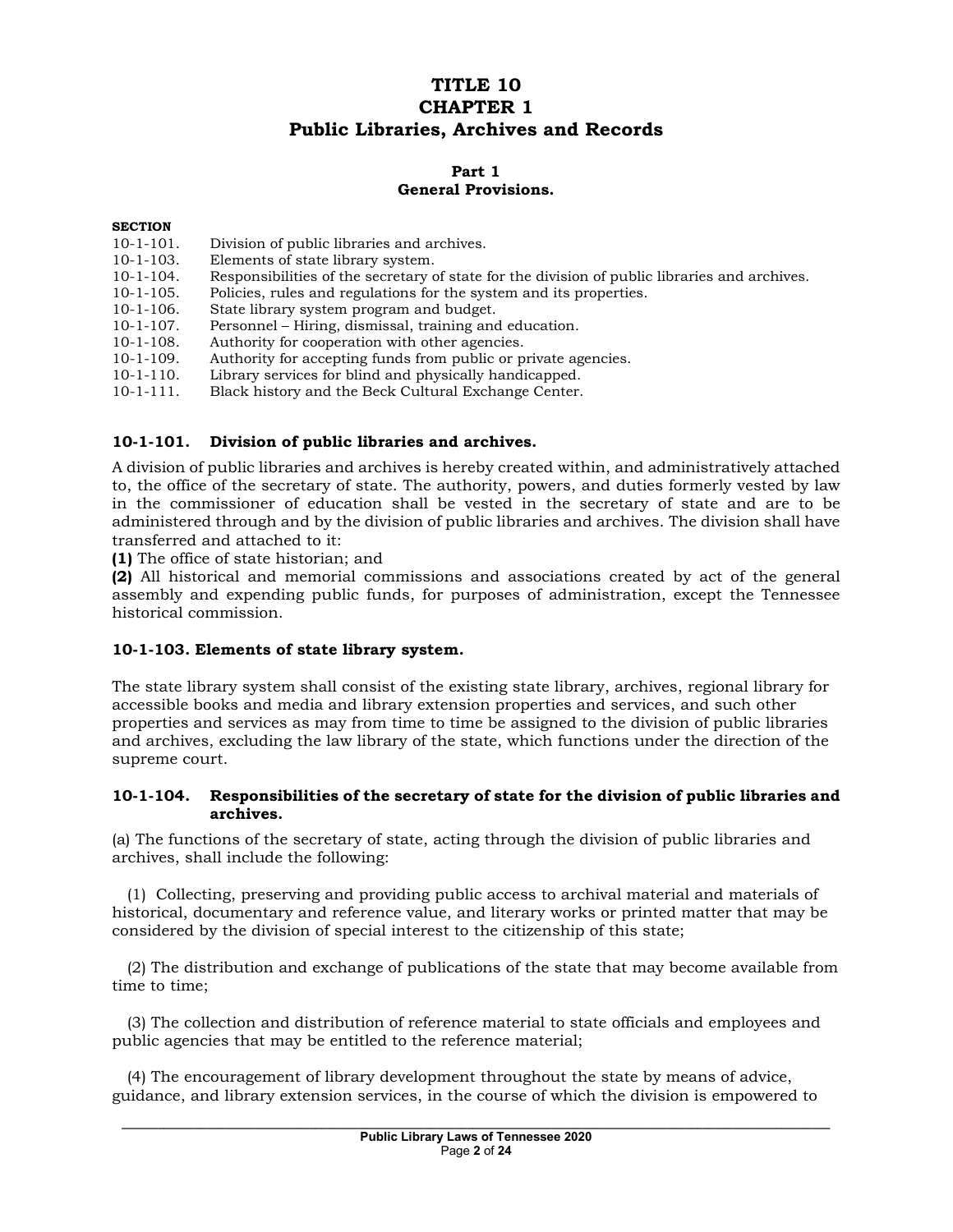enter into local, regional or interstate contracts with competent agencies in the furtherance of library services. The contracts are subject to the prior approval by the secretary of state; and

 (5) Other functions that may be designated and authorized from time to time or that may properly belong to the administration of an up-to-date library and archives for the state.

(b) The enumeration of the specific items in subsection (a) shall not be deemed to exclude any other activities that the division may think proper to be handled by it and by the state librarian and archivist.

# **10-1-105. Policies, rules and regulations for the system and its properties.**

The secretary of state, acting through the division of public libraries and archives, shall be responsible for the proper administration of this chapter, and shall establish policies to govern the administration of the state library system. The division shall have custody of and be responsible for the properties of the state library system, including properties that may be assigned to it in the future. The secretary of state is authorized to establish policies, rules, and regulations that may be necessary to govern the use of the properties and the use and disposition of materials under the secretary's jurisdiction, including the circulation of books from the library.

# **10-1-106. State library system program and budget.**

The secretary of state shall develop a state library program calculated to meet the needs of the state and the requirements of its citizens for such services. The secretary of state shall annually prepare and submit to the governor and to the general assembly a budget consistent with such program and shall operate the state library system within the financial resources available. The secretary of state shall take appropriate action each year to encourage adoption of the budget proposal.

# **10-1-107. Personnel -- Hiring, dismissal, training and education.**

(a) The secretary of state has the authority to create positions necessary to effectively carry on library programs. The secretary of state is authorized to make appointments or dismissals to positions deemed necessary to conduct the affairs of the library program.

(b) The secretary of state is authorized to expend funds for the special training and formal education of library personnel; provided, that the personnel shall agree to work in the state library system for at least two (2) years after the completion of the training and education.

# **10-1-108. Authority for cooperation with other agencies.**

The secretary of state has the authority to call upon other state agencies for information, publications and related material needed to discharge the secretary's duties, and may confer and cooperate with other agencies, whether federal, state or local, in order to more effectively carry out the program. It is the legislative intent that this chapter shall be broadly construed and applied in the interest of making the state library function to the best advantage of the citizenship of the state.

### **10-1-109. Authority for accepting funds from public or private agencies.**

The secretary of state is authorized to accept and administer funds or material made available for library, archival and historical purposes from public or private sources either by grant, bequest, donation or otherwise, and this may include any available grants from the federal government or cooperation with the federal government in the advancement of library activities when agreements to that effect are approved.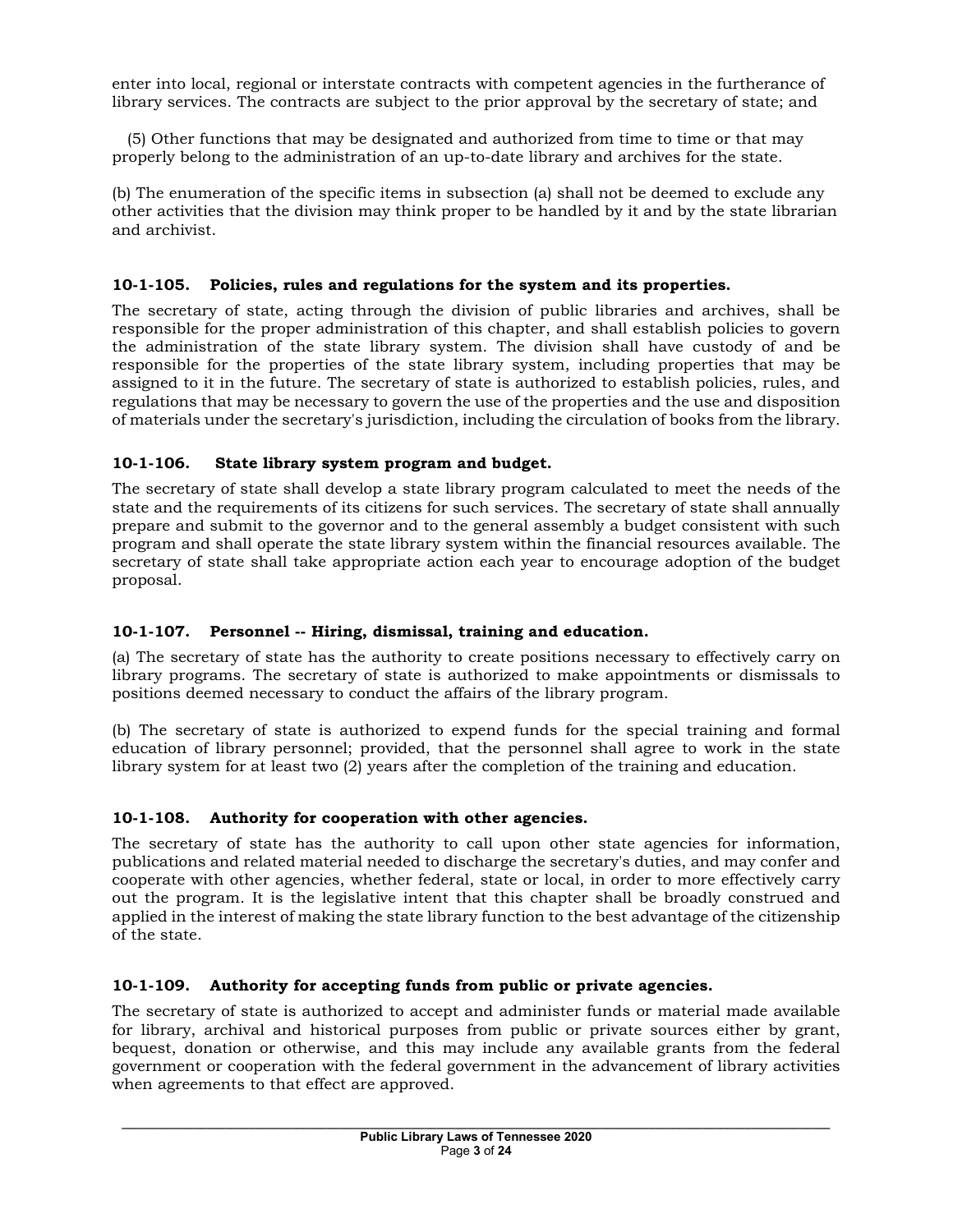# **10-1-110. People with disabilities.**

The secretary of state is authorized to:

(1) Cooperate with the division for the blind and physically handicapped in the library of congress in planning and conducting a program of bringing free reading materials and related services and other library services to people with disabilities, as defined by the library of congress, who are residents of the state;

(2) Establish and implement eligibility and certification standards and rules and regulations for these services;

(3) Produce and distribute, and contract with competent organizations and agencies for the production and distribution of reading materials, and related library services, in the conduct of this program;

(4) Cooperate in making sound reproduction equipment and other reading equipment available to people with disabilities, as defined by the library of congress; and

(5) Establish and maintain local or regional centers as the library of congress may designate for the loan of reading materials, reproducers and other library materials to eligible readers in the state; provided, that nothing in this section shall be construed to interfere with or supersede the rules and regulations of the library of congress in the loan of library materials and reading equipment for people with disabilities, as defined by the library of congress.

### **10-1-111. Black history and the Beck Cultural Exchange Center.**

(a) The secretary of state, acting upon the recommendation of the state librarian and archivist, is hereby authorized to contract with the Beck Cultural Exchange Center, Knoxville, for the appropriate deposit, display, and/or preservation at the center of such:

- (1) Archival material;
- (2) Historical, documentary, and reference materials; and
- (3) Literary works or printed matters;

as may be mutually deemed by the secretary of state and by the center to be of special interest to the black citizens of Tennessee.

(b) The terms of any such contract shall ensure that adequate steps are undertaken to protect and preserve all such items for the benefit of future Tennesseans.

#### **Part 2 State Librarian and Archivist.**

#### **SECTION**

- 10-1-201. Appointment, authority and responsibilities.<br>10-1-202. Ability to hire special consultants.
- Ability to hire special consultants.
- 10-1-203. Preservation of records of soldiers and sailors serving in World War 1.
- 10-1-204. Acceptance of and responsibility for Federal funds for library programs.

#### **10-1-201. Appointment, authority and responsibilities.**

A state librarian and archivist shall be appointed by the secretary of state. The person appointed as librarian and archivist shall be appointed without regard to political affiliation or place of previous residence. The state librarian and archivist shall serve as chief administrative officer of the state library system and shall be responsible to the secretary of state.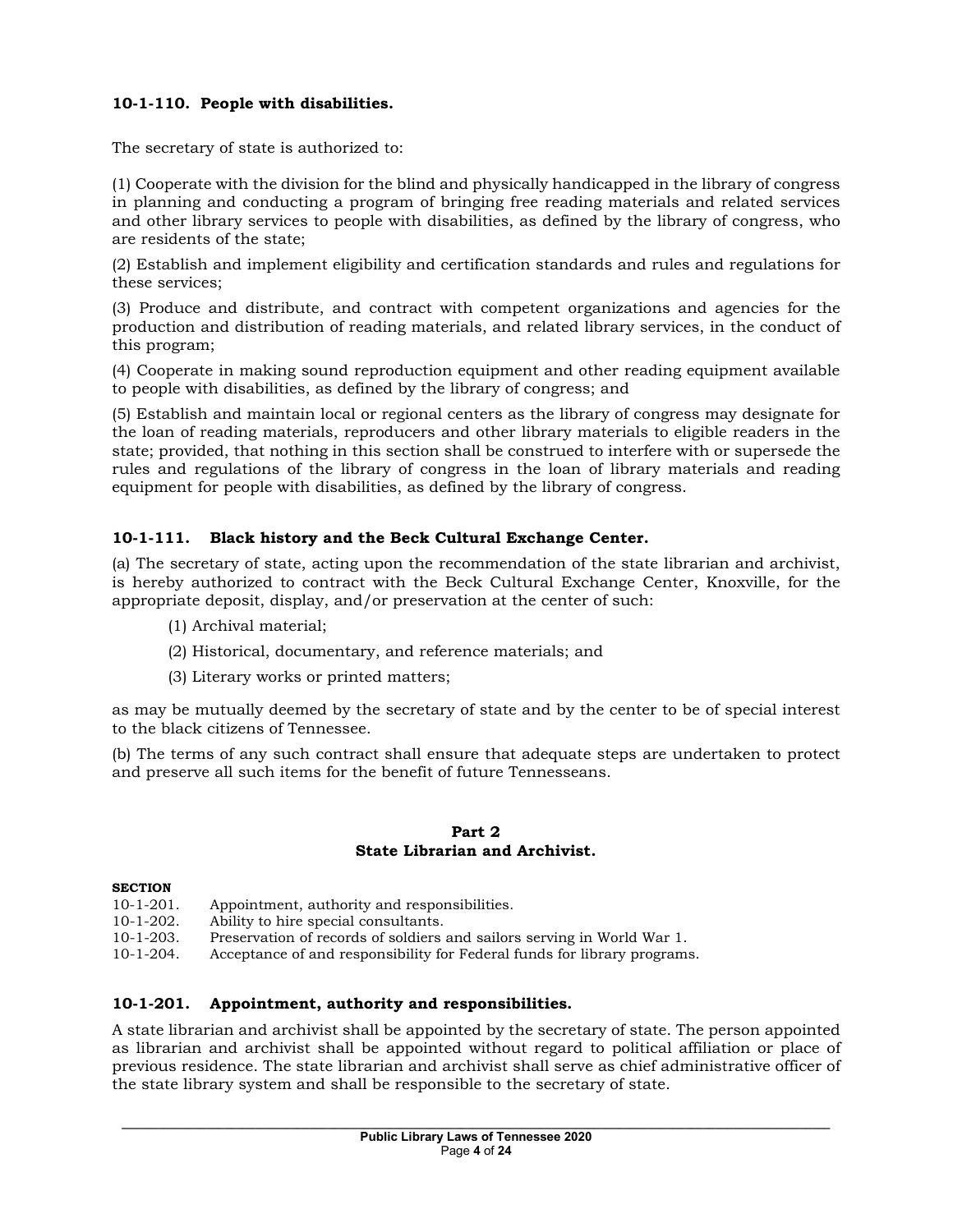# **10-1-202. Ability to hire special consultants.**

Upon recommendation of the state librarian and archivist, the secretary of state, within the limitation of funds available, may engage the services of special consultants who are qualified in particular fields of library or archival administration to make special investigations, studies and reports looking to the proper development of methods and procedures by means of which the state library service may be strengthened, extended or made more efficient.

# **10-1-203. Preservation of records of soldiers and sailors serving in World War I.**

The compilation of the records of the soldiers and sailors who served in World War I by enlistment from the state of Tennessee, compiled by Mrs. Rutledge Smith of Nashville, and a committee working under Mrs. Smith's supervision, consisting of separate volumes for each county, are declared to be public records of the state, and shall be carefully preserved by the state librarian and archivist as a part of the official records of this state, and copies thereof, duly certified by the state librarian and archivist, shall be receivable in evidence in all courts of competent jurisdiction in this state as to the truth of the facts therein recited.

### **10-1-204. Acceptance of and responsibility for Federal funds for library programs.**

The secretary of state is authorized and empowered to make agreements with the United States and its agencies in regard to the administration of library programs, and to accept federal funds upon such terms and conditions as may be required by act of congress or rules and regulations issued in accordance with such act; provided, that state funds shall not be obligated for participation in any federal program unless the same are paid from current appropriations or operating funds. If required, the state treasurer shall give receipt for such funds, make a special bond for the same, or keep special accounts of such funds. At the end of this or succeeding bienniums, such funds shall not become a part of the state's general fund but shall be expended only for such library purposes as may have been agreed upon.

#### **Part 3 Tennessee Electronic Library.**

#### **SECTION**

10-1-301. Creation.<br>10-1-302. Compone Components.<br>Purpose. 10-1-303.<br>10-1-304. 10-1-304. Participants. Design and Implementation.

### **10-1-301. Creation.**

There is hereby created the Tennessee Electronic Library which shall be administered by the office of the secretary of state, division of Tennessee state library and archives, which has the authority to coordinate the delivery of electronic databases and other similar services to all libraries, both public and private, within Tennessee which desire to participate in the Tennessee Electronic Library. The office of the secretary of state, through the division of the state library and archives, has the authority to contract with vendors, for the purpose of purchasing services under state rules and regulations, to administer and facilitate the operation of the Tennessee Electronic Library. Notwithstanding the appropriation of funds, the costs of funding the project during the initial year of operation may be paid out of funds existing within the department of state.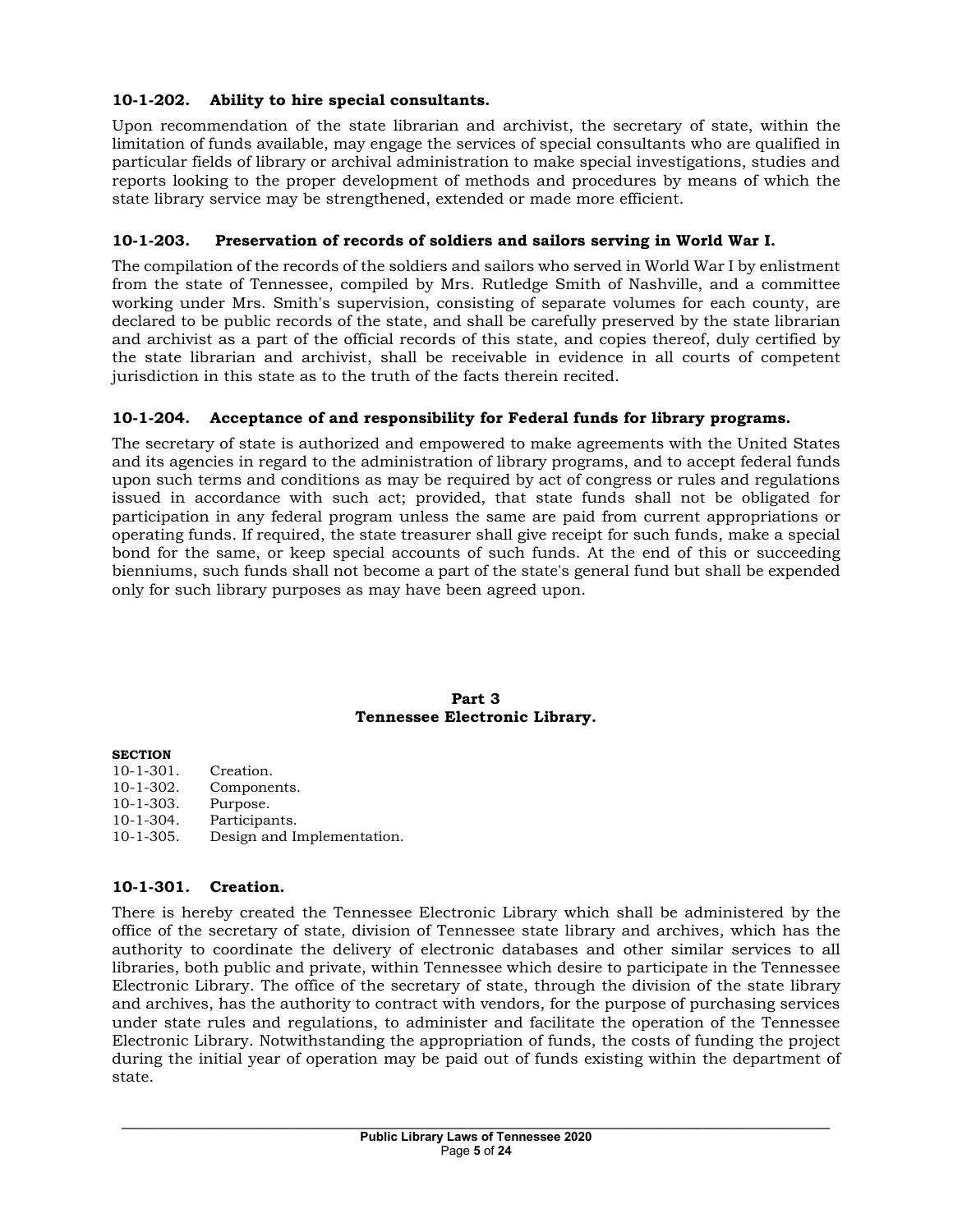#### **10-1-302. Components.**

The Tennessee Electronic Library, in close cooperation with Tennessee's libraries and other organizations interested in and supportive of expanding and promoting superior library services, shall be composed of four (4) integrated components:

(1) Subscriptions to commercial online products both through a free core database access package composed of products of general interest to all Tennesseans available to all libraries and other subscriptions of specific interest paid for by libraries participating in the Tennessee Electronic Library;

- (2) Organization and technical support for start-up and ongoing services;
- (3) Computing storage capacity; and
- (4) Training for Tennessee librarians and library users.

### **10-1-303. Purpose.**

The Tennessee Electronic Library may provide access to, but shall not be limited to:

- (1) Available online catalogs of the holdings of participating libraries in Tennessee;
- (2) Local produced databases of specialized collections in Tennessee; and;

(3) Other holdings, collections, and subscriptions deemed appropriate by the participating libraries and agencies.

### **10-1-304. Participants.**

Participants in the Tennessee Electronic Library shall be limited to Tennessee public and notfor-profit, academic and school libraries within Tennessee, and any agency of state government whose mission is to provide support services to public or educational libraries.

#### **10-1-305. Design and Implementation.**

The design and implementation of the Tennessee Electronic Library shall include the following considerations:

(1) Close cooperation among all participating libraries and agencies;

(2) Use of related federal, state, local, and private sector expertise and funding as appropriate;

(3) A focus on participating library circumstances, opportunities, and solutions;

(4) Minimizing duplication of effort and maximizing cost-savings through centralized and coordinated support and purchasing;

(5) Emphasis on both statewide benefit as well as local benefit; and

(6) Specific goals for the effective and efficient use of technology in public libraries and school libraries to improve the services they provide to the public and to students.

# **CHAPTER 3 PUBLIC LIBRARIES IN COUNTIES AND CITIES**

#### **SECTION**

| $10-3-101.$      | Creating and maintaining public libraries.                     |
|------------------|----------------------------------------------------------------|
| $10-3-102.$      | Using tax funds to support libraries.                          |
| $10-3-103.$      | Appointment of library board; terms of board members.          |
| $10-3-104.$      | Authority and responsibilities of library board.               |
| $10 - 3 - 105$ . | Library building and equipment funds.                          |
| $10-3-106.$      | Placement of county/city tax funds, withdrawing funds, audits. |
| $10-3-107$ .     | Residency requirements for library use.                        |
| $10-3-108.$      | Fees for lost and damaged library property.                    |
|                  |                                                                |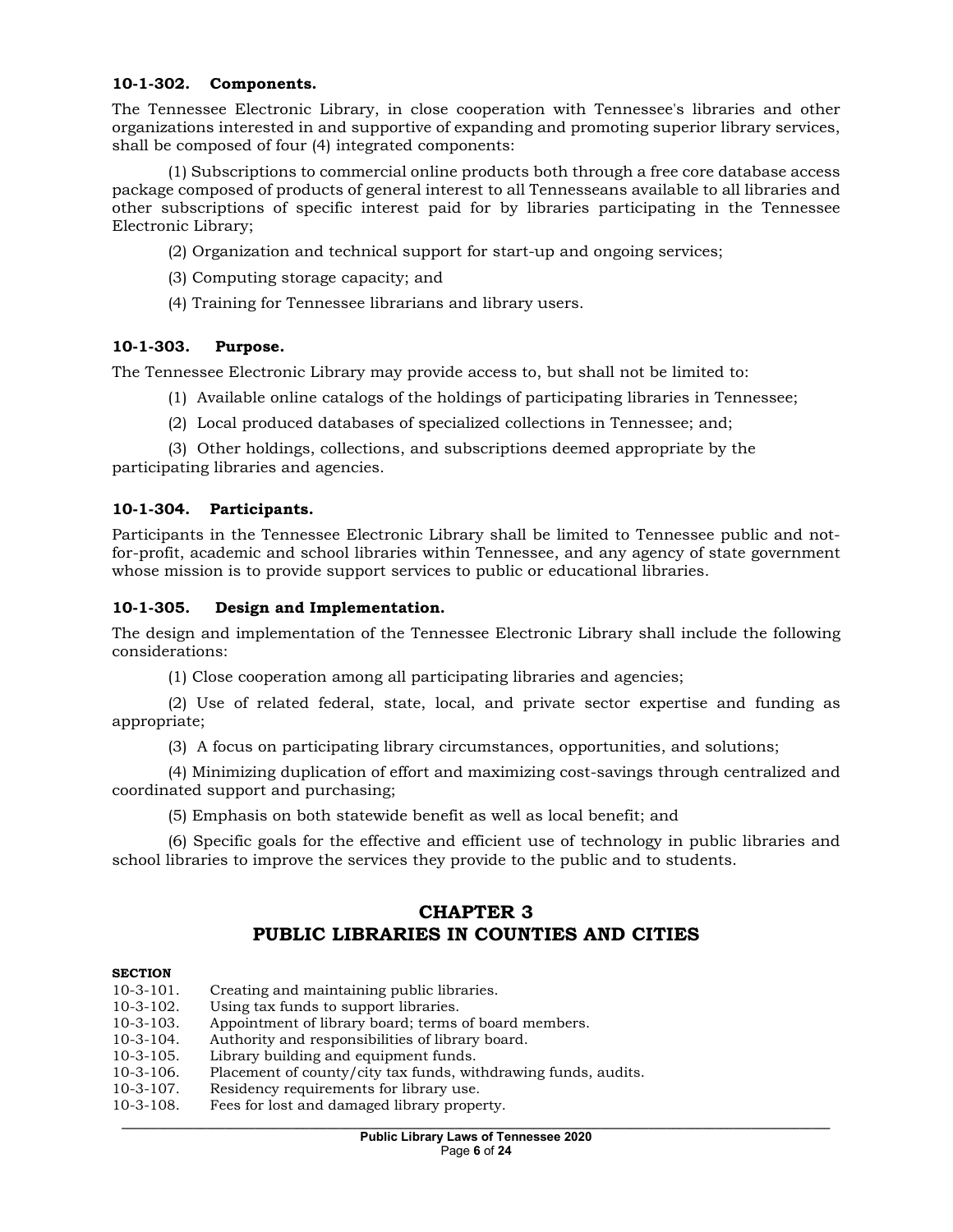10-3-110. Property and donations.

10-3-111. Annual budget and report to county.

# **10-3-101. Creating and maintaining public libraries.**

The legislative body of a county or the governing body of an incorporated city or town shall have the power to establish and maintain, under state and local law, a free public library, or give support to any free public library already established therein, or contract with another library for library service for the use of the inhabitants of the county, city or town, or enter into contractual agreements with one (1) or more counties or cities for joint operation of a free public library.

## **10-3-102. Using tax funds to support libraries.**

(a) Upon the decision of such county legislative body and/or city governing body to establish, maintain or support a free public library, or to contract with another library for library service, or to contract with one (1) or more counties or cities for joint operation of a free public library, it shall levy for the purpose a property tax, or shall use therefor funds raised by taxes for county or municipal purposes, such a library service being declared to be a county or municipal service.

(b) If a portion of a county is already taxed for maintenance of a free public library, the county legislative body is empowered to levy a tax for a free library on all the property in the county, or the county legislative body may levy a tax on only the property of such portion of the county as is not already taxed for maintenance of a free public library. If a general county-wide tax levy is made for this purpose, the county trustee shall keep the funds raised thereby separate and apart from all other tax funds coming into such county trustee's hands, and shall make quarterly distribution of the same between the county library board and the governing body of the free public library of the city or cities within the limits of the county on the basis of the population enumerated by the most recent federal census. Subject to the preceding sentence, funds raised under §§ 10-3-101 - 10-3-108 may be contributed toward the maintenance of any free public library maintained by a municipality in such county as provided in § 10-3-101.

### **10-3-103. Appointment of library board; terms of board members.**

(a) (1) Except as provided in subdivision (a)(2), where a county legislative body and/or the governing body of a city or town, in lieu of giving support to a free public library already established, or of contracting with another library for library service, or of contracting with other counties or cities for the joint operation of a free public library, establishes an independent free library of its own, it shall appoint a board of seven (7), nine (9), or eleven (11) members. Not more than one (1) official each of the county and of the city governing bodies shall serve on the board. The members shall serve without salary, at least three (3) for one (1) year, two (2) for two (2) years, and two (2) for three (3) years. If the board expands to more than seven (7) members as provided in this subdivision (a)(1), the additional members shall be appointed by the county and city legislative bodies to terms of one (1), two (2) or three (3) years. All successors shall serve for terms of three (3) years. Board members may serve two (2) consecutive terms and may be reappointed after a minimum three-year break in service.

(2) In counties having a population of four hundred thousand (400,000), according to the 2010 federal census, or any subsequent federal census, in which the mayor has assumed the powers of the library board as provided in subsection (c) the terms of advisory board members shall be established as provided in subdivision  $(a)(1)$  with the exception that board members may serve as many consecutive terms as stated in their by-laws.

(b) Where a county legislative body, city governing body, or a county having a charter form of government elects to participate in joint operation of a public library maintained by the county and one (1) or more cities within the county, the library board responsible for administering the library shall be appointed by one (1) of the following methods:

(1) (A) Except as provided in subdivisions (b)(2) and (3), a library board of seven (7), nine (9), or eleven (11) members may be appointed by the county legislative body and city governing bodies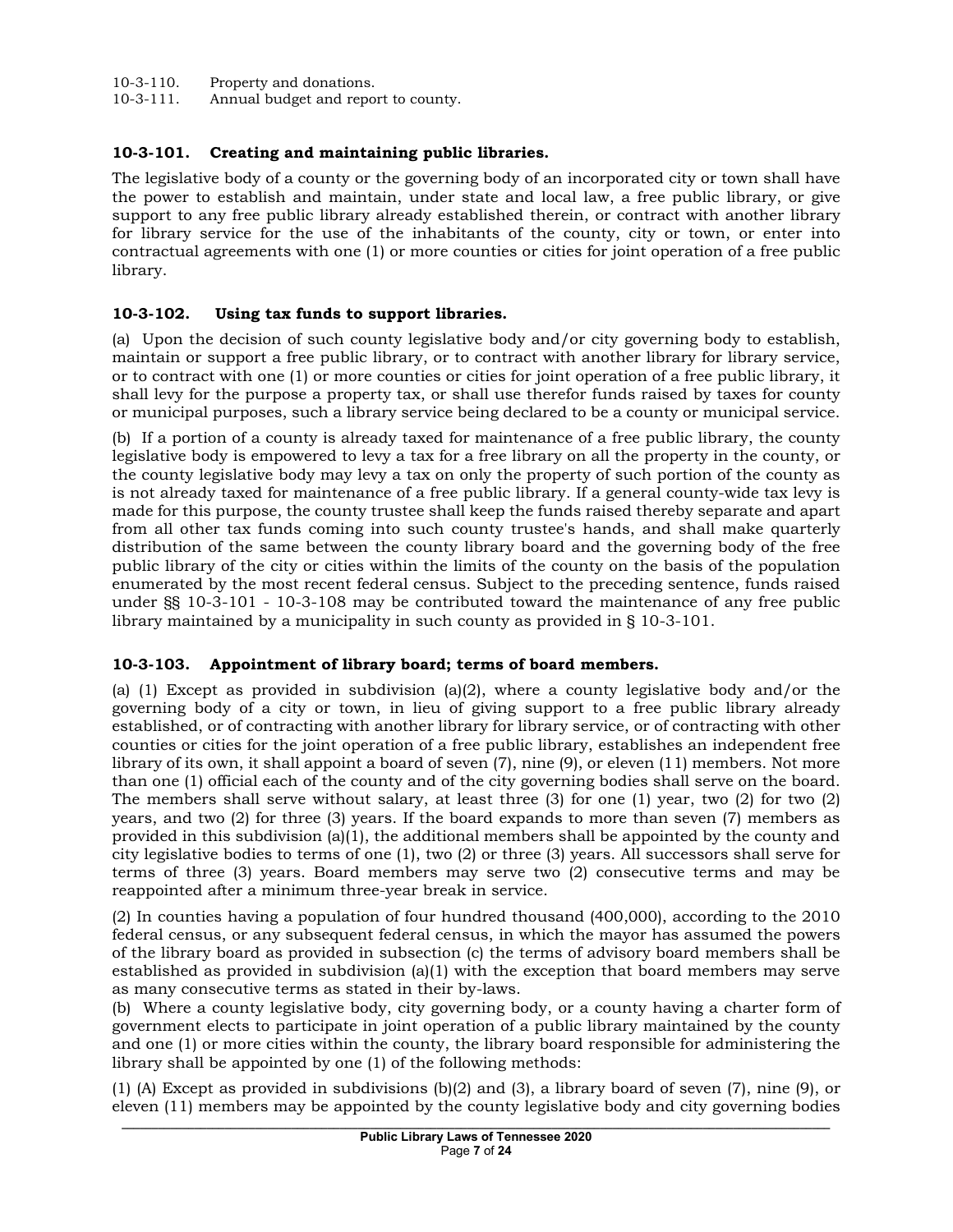that are parties to the agreement, the number appointed by each to be determined according to the ratio of population in each participating city and in those areas of the county that lie outside the cities, based on the most recent federal census; provided, that each governmental body shall appoint at least one (1) member. Terms of office, qualifications of members and powers and duties of the board shall be in accordance with the provisions of §§ 10-3-101 - 10-3-108. Board members may serve two (2) consecutive terms and may be reappointed after a minimum threeyear break in service;

(2) [A library board may be appointed] in accordance with a contract as provided in § 5-1-113; or (3) In accordance with a private act.

(c) A county or city having a population of more than four hundred thousand (400,000) may, by a two-thirds (2/3) majority vote of its legislative body, vest supervisory authority over the public library system with the mayor. The mayor in the county or city shall exercise all powers which would otherwise be exercised by the library board pursuant to § 10-3-104. A library board shall be retained in the county or city in accordance with this section, but shall serve in an advisory capacity to the county or city mayor, as applicable.

# **10-3-104. Authority and responsibilities of library board.**

The members of the library board shall organize by electing officers and adopting bylaws and regulations. The board has the authority to direct all the affairs of the library, including the authority to appoint a library administrator. The library administrator shall direct the internal affairs of the library, including hiring and directing such assistants or employees as may be necessary. The board may make and enforce rules and regulations and establish branches of service at its discretion. The board may expend funds for the special training and formal education of library personnel; provided, that such personnel shall agree to work in the library for at least two (2) years after completion of such training and education. The board may receive donations, devises, and bequests to be used by it directly for library purposes. The board may hold and convey realty and personal property and negotiate leases for and on behalf of such library. The board shall furnish to the state library agency such statistics and information as may be required, and shall make annual reports to the county legislative body or city governing body.

# **10-3-105. Library building and equipment funds.**

A county legislative body and/or city governing body has power to borrow money for the purchase of realty and the erection or purchase of suitable buildings for the library and its branches, and for their equipment. The title to such property may be vested in trust in the library board and its successors, which shall be responsible for disbursing bond proceeds as provided in § 10-3-106.

# **10-3-106. Placement of county/city tax funds, withdrawing funds, audits.**

(a) All county or city tax funds for library purposes, raised by bonds or taxation, shall be held by the county or city treasurer separate from other funds.

(b) All library accounts of every character shall be audited annually by or under the county legislative body or city governing body.

# **10-3-107. Residency requirements for library use.**

Libraries so established or supported shall be free to the inhabitants. The board may extend the privileges and facilities of the library to persons residing outside the county or city upon such terms as it may deem proper.

# **10-3-108. Fees for lost and damaged library property.**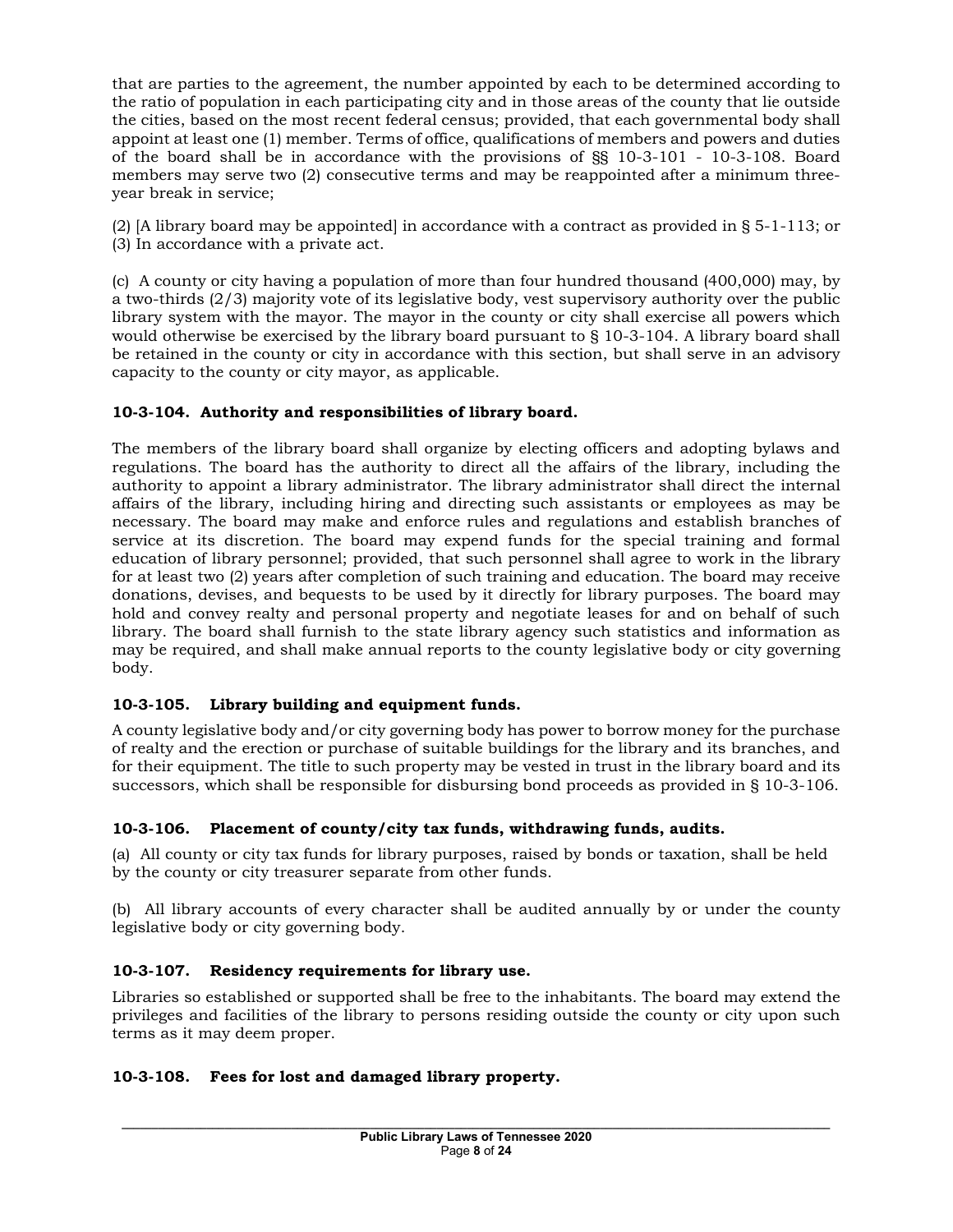The library board has the power to make and enforce rules providing penalties for loss of or injury to library property. Nothing in this chapter shall be construed to prohibit a library board from charging library users a reasonable fine for late-returned library materials and charging for special services including, but not limited to, the loan of equipment and the use of photocopiers.

# **10-3-110. Property and donations**.

The title to all property acquired by a library board operating under this chapter shall be taken in the name of the county or city for the use and benefit of the public library, and the proceeds from all activities conducted by the library board or from any disposition of its assets shall be taken in the name of the county or city for the use and benefit of the public library.

# **10-3-111. Annual budget and report to county.**

Such library board shall furnish a report to the county or city legislative body, at its first meeting of each fiscal year, setting forth its capital and operational receipts and expenditures for the preceding fiscal year.

# **TITLE 10 CHAPTER 5 REGIONAL LIBRARY BOARDS**

#### **Part 1 General provisions.**

### **SECTION**

- 10-5-101. Participating counties to create a regional board; non-regional libraries access to regional contract services.
- 10-5-102. Regional board members<br>10-5-103. Responsibilities of regional
- 10-5-103. Responsibilities of regional boards.<br>10-5-104. Appropriations to the regional boa
- Appropriations to the regional board by County/City government and reporting of such funds.
- 10-5-105. Regional library staff members.<br>10-5-106. Regional donations, purchases.
- 10-5-106. Regional donations, purchases, leasing of property and closing of regional libraries.<br>10-5-107. Regional board representation not required.
- Regional board representation not required.

#### **10-5-101. Participating counties to create a regional board; non-regional libraries access to regional contract services.**

Two (2) or more counties that have qualified for participation in the state's multi-county regional library program and that have been recognized as a region by the secretary of state and have made the minimum local appropriation of funds that may now or hereafter be required by the secretary of state, are empowered and authorized to execute contracts with each other to create a regional library board to assist the secretary of state, acting through the division of public libraries and archives, in administering and controlling the regional library services within the region. Each county shall be represented by two (2) members of the regional library board. The contract shall be authorized by a resolution of the legislative body of the county desiring to participate and the county mayor shall execute the contract as authorized in the resolution, and the contract shall be attested by the county clerk. After the governing body of a county authorizes participation, municipalities within the county may participate in the regional library service so long as the county participates. A city in a county not participating in a region can, with approval by the secretary of state, join the state regional system as related to state purchasing contracts. The secretary of state shall assess fees, from participating cities, for any additional cost of services under the state contracts. Counties and municipalities may appropriate funds for this purpose. A single county that is large enough to constitute a region and has been so recognized by the secretary of state may also create a regional library board by executing a contract between the county and one (1) or more cities within the county. There shall be at least seven (7) board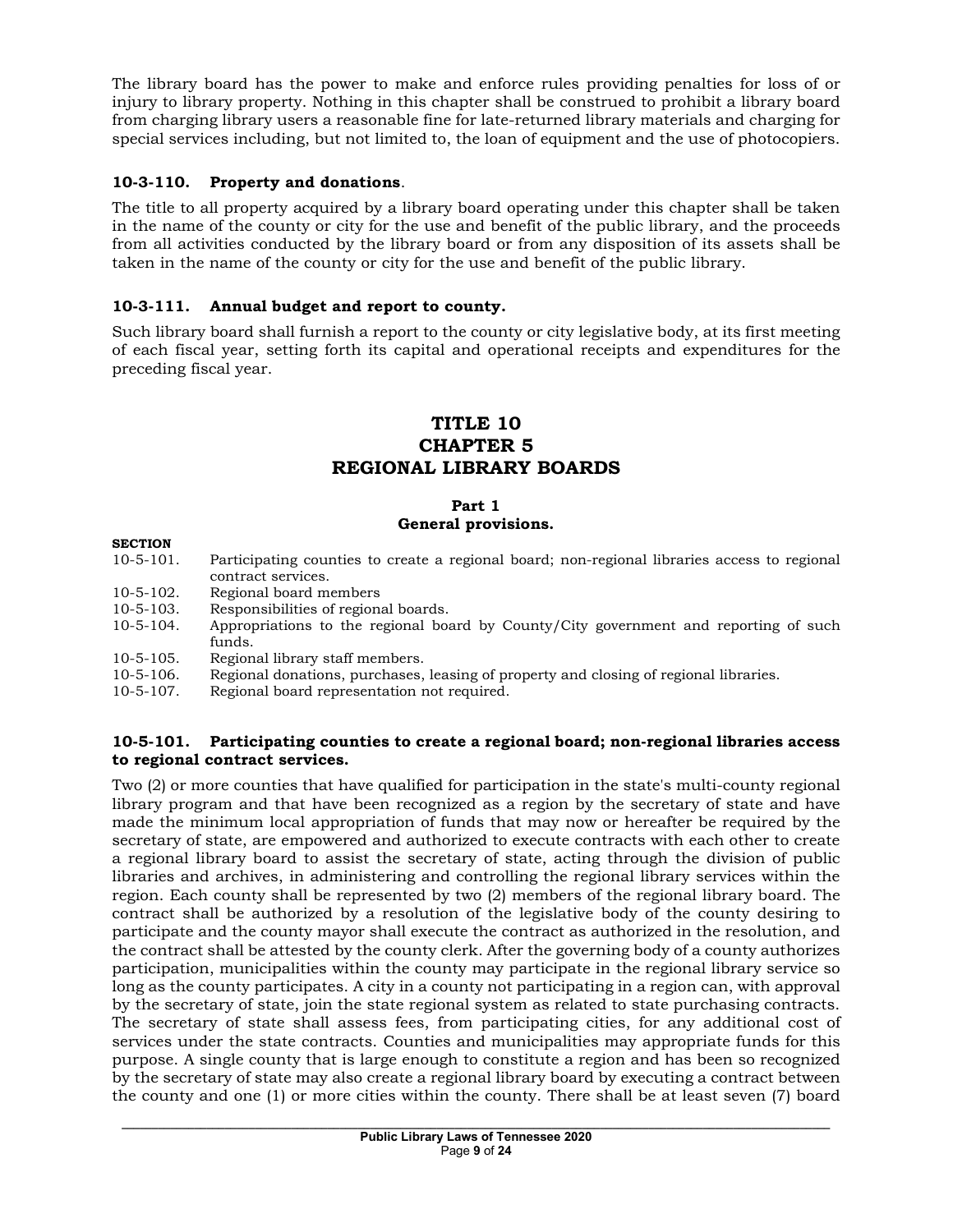members apportioned among county and municipalities according to the ratio of population in each participating municipality and in the county outside the municipalities, based on the most recent federal census.

# **10-5-102. Regional board members.**

(a) At least one (1) member shall be elected by the legislative body of each county in a multicounty region for a term of three (3) years in accordance with the contract between the counties and as provided in § 10-5-101. In accordance with the contract between the counties and as provided in § 10-5-101, the governing body of any municipality which contributes as much as one fourth (1/4) of the public funds available for the operation of a joint city-county system may elect one (1) of the two (2) members representing that county for a term of three (3) years. If more than one (1) municipality is entitled to elect a member, these municipalities shall alternate in electing one (1) member for a three-year term.

(b) A member of a regional library board shall represent and reside in the county or municipality from which the member was elected. If a member moves from or no longer resides in the county or municipality from which the member was elected, the member must vacate the member's office. If a vacancy occurs on the board, a successor shall be elected for the unexpired term at the next meeting of the governing body of the county or the municipality in which the vacancy occurred. Members shall be elected for no more than two (2) successive terms and may be reappointed after a minimum three-year break in service. A member of the regional library board who is not an active member of a county library board is designated an ex officio member of the county board. A member of the regional library board may be an active member of a county library board.

# **10-5-103. Responsibilities of regional boards.**

A regional library board has the following duties and functions:

(1) Review and concur in the appointment of the chief administrative officer of the regional library program within its region;

(2) Review and submit to the secretary of state recommendations on the annual program for administering for the public library service within its region;

(3) Review the activities performed in carrying out the annual program and submit comments and recommendations to the secretary of state regarding such activities.

# **10-5-105. Regional library staff members.**

The chief administrative officer of each library program, acting under the direction of the secretary of state and within the limitation of funds available, may employ such personnel as may be necessary for administering the public library service within the region. Any individuals so employed shall be subject to personnel policies and regulations applicable to employees of the department of state, such as leave, compensation, classification and travel requests.

#### **10-5-106. Regional donations, purchases, leasing of property and closing of regional libraries.**

(a) The secretary of state, acting through the state librarian and archivist and the division of public libraries and archives, is authorized to accept donations and bequests on behalf of the regional library system.

(b) The secretary of state, acting through the division of public libraries and archives, may lease such real estate as may be necessary for library purposes. Any lease shall be between the state of Tennessee and the lessor and shall contain a clause that its continuance shall be subject to necessary allotments from the secretary of state and the availability of other funds.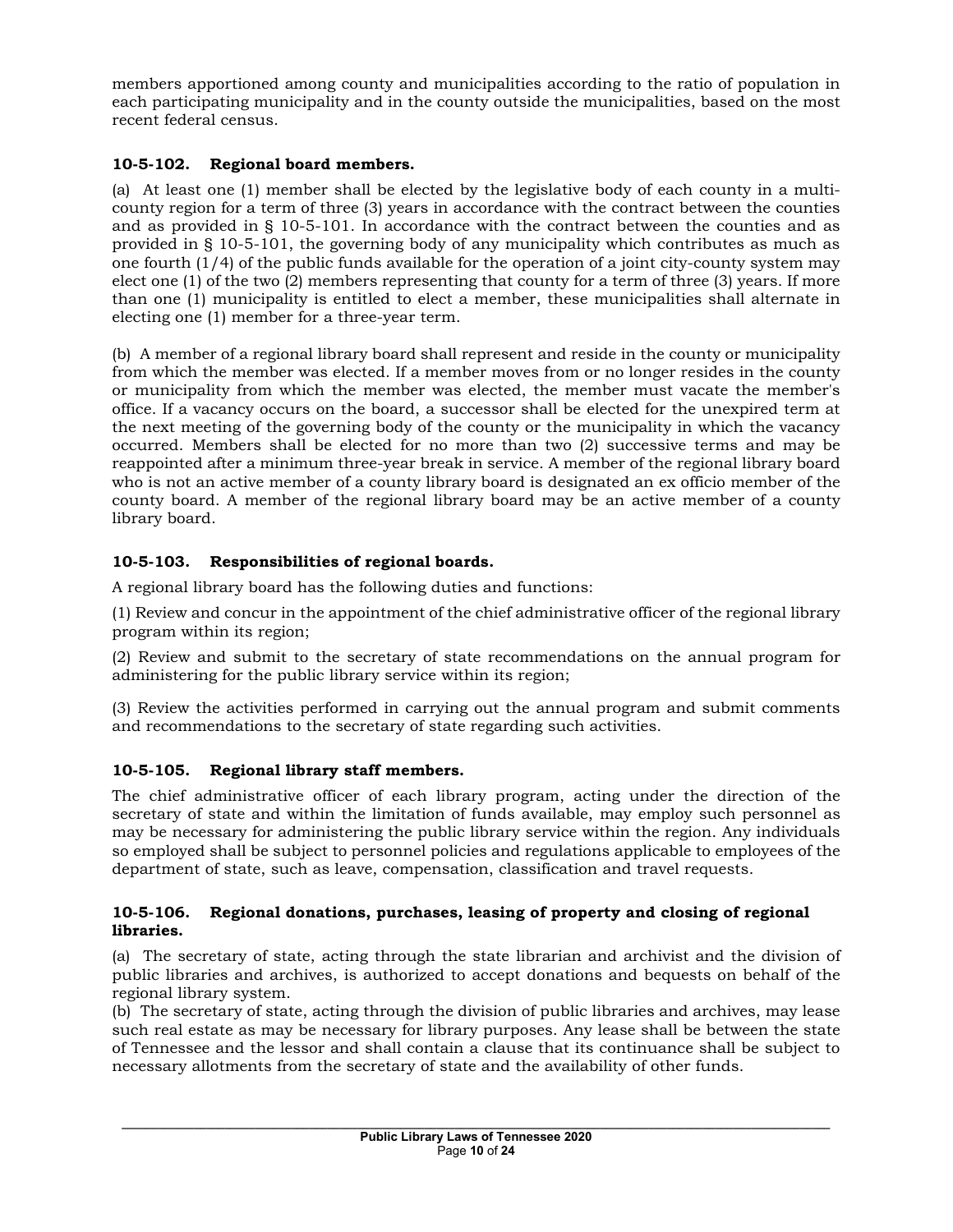# **TITLE 10 CHAPTER 8 CONFIDENTIALITY OF LIBRARY RECORDS**

#### **SECTION**

10-8-101. Explanations. 10-8-102. Dispensing confidential information prohibited; Exceptions. 10-8-103. Library application.

#### **10-8-101. Explanations.**

As used in this chapter, unless the context otherwise requires:

(1) "Library" means:

(A) A library that is open to the public and established or operated by:

(i) The state, a county, city, town, school district or any other political subdivision of the state;

(ii) A combination of governmental units or authorities;

(iii) A university or community college; or

(B) Any private library that is open to the public; and

(2) "Library record" means a document, record, or other method of storing information retained by a library that identifies a person as having requested or obtained specific information or materials from such library. "Library record" does not include nonidentifying material that may be retained for the purpose of studying or evaluating the circulation of library materials in general.

#### **10-8-102. Dispensing confidential information prohibited; Exceptions.**

(a) Except as provided in subsection (b), no employee of a library shall disclose any library record that identifies a person as having requested or obtained specific materials, information, or services or as having otherwise used such library. Such library records shall be considered an exception to the provisions of § 10-7-503.

(b) Library records may be disclosed under the following circumstances:

(1) Upon the written consent of the library user;

(2) Pursuant to the order of a court of competent jurisdiction; or

(3) When used to seek reimbursement for or the return of lost, stolen, misplaced or otherwise overdue library materials.

#### **10-8-103. Library application.**

This chapter shall apply to libraries included within chapters 1 and 3-5 of this title.

# **TITLE 8 CHAPTER 44 PUBLIC MEETINGS**

#### **Part 1 General Provisions.**

#### **SECTION**

- 8-44-101. Policies and decisions as public business.
- 8-44-102. Open meetings "Governing body" defined "Meeting" defined.
- 8-44-103. Public meeting announcements.<br>8-44-104. Public meeting minutes details.
- Public meeting minutes details. Secret votes prohibited.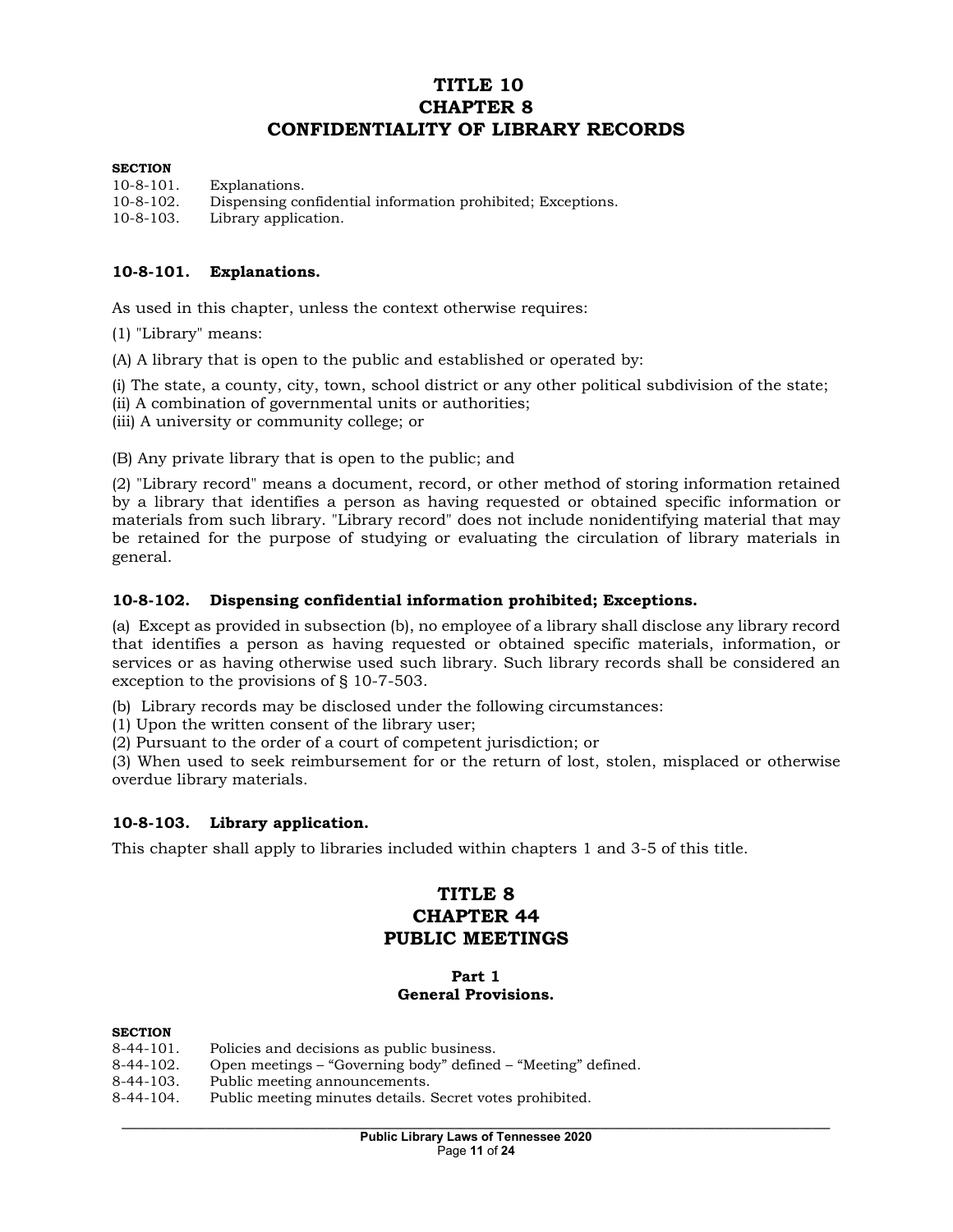- 8-44-105. Actions in violation and exceptions.
- 8-44-106. Courts have jurisdiction; Enforcement.<br>8-44-107. Performing Arts Center Management Co
- 8-44-107. Performing Arts Center Management Corporation.<br>8-44-108. Methods of participation.
- 8-44-108. Methods of participation.<br>8-44-109. Communication by electro
- Communication by electronic means.

### **Part 2 Labor Negotiations.**

#### **SECTION**

8-44-201. Labor negotiations between public employee union and state or local government.

#### **8-44-101. Policies and decisions as public business.**

(a) The general assembly hereby declares it to be the policy of this state that the formation of public policy and decisions is public business and shall not be conducted in secret.

(b) This part shall not be construed to limit any of the rights and privileges contained in article I, § 19 of the Constitution of Tennessee.

#### **8-44-102. Open meetings — "Governing body" defined — "Meeting" defined.**

(a) All meetings of any governing body are declared to be public meetings open to the public at all times, except as provided by the Constitution of Tennessee.

(b) (1) "Governing body" means:

(A) The members of any public body which consists of two (2) or more members, with the authority to make decisions for or recommendations to a public body on policy or administration and also means a private nonprofit community organization eligible to receive funds from the community services block grant program under 42 U.S.C. §§ 9901 - 9926. Any governing body so defined by this section shall remain so defined, notwithstanding the fact that such governing body may have designated itself as a negotiation committee for collective bargaining purposes, and strategy sessions of a governing body under such circumstances shall be open to the public at all times;

(B) The board of directors of any nonprofit corporation which contracts with a state agency to receive community grant funds in consideration for rendering specified services to the public; provided, that community grant funds comprise at least thirty percent (30%) of the total annual income of such corporation. Except such meetings of the board of directors of such nonprofit corporation that are called solely to discuss matters involving confidential doctor-patient relationships, personnel matters or matters required to be kept confidential by federal or state law or by federal or state regulation shall not be covered under this chapter, and no other matter shall be discussed at such meetings;

(C) The board of directors of any not-for-profit corporation authorized by the laws of Tennessee to act for the benefit or on behalf of any one (1) or more counties, cities, towns and local governments pursuant to title 7, chapter 54 or 58. This subdivision (b)(1)(C) shall not apply to any county with a metropolitan form of government and having a population of four hundred thousand (400,000) or more, according to the 1980 federal census or any subsequent federal census;

(D) The board of directors of any nonprofit corporation which through contract or otherwise provides a metropolitan form of government having a population in excess of five hundred thousand (500,000), according to the 1990 federal census or any subsequent federal census, with heat, steam or incineration of refuse;

(E)

(i) The board of directors of any association or nonprofit corporation authorized by the laws of Tennessee that:

(a) Was established for the benefit of local government officials or counties, cities, towns or other local governments or as a municipal bond financing pool;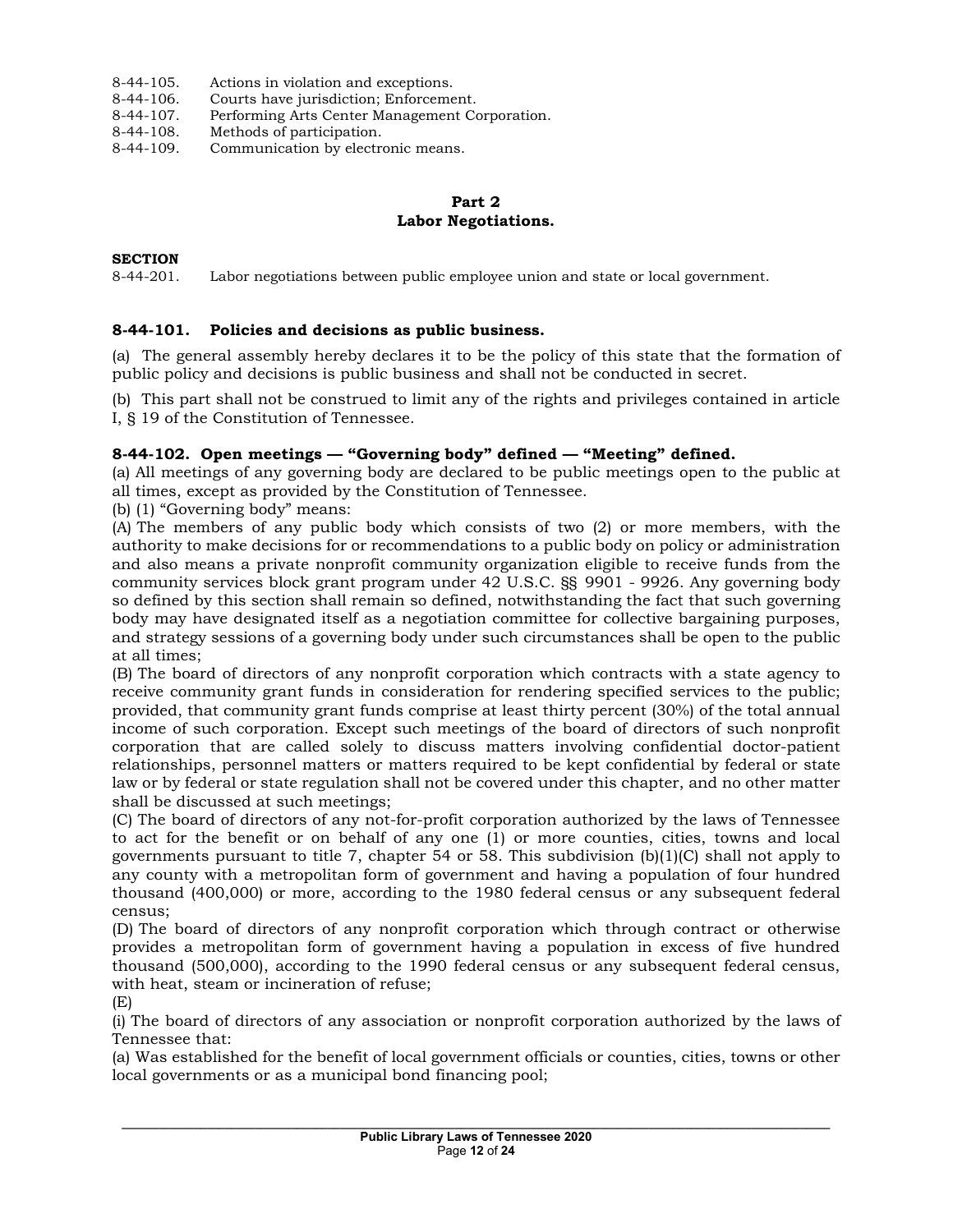(b) Receives dues, service fees or any other income from local government officials or such local governments that constitute at least thirty percent (30%) of its total annual income; and

(c) Was authorized as of January 1, 1998, under state law to obtain coverage for its employees in the Tennessee consolidated retirement system.

(ii) This subdivision  $(b)(1)(E)$  shall not be construed to require the disclosure of a trade secret or proprietary information held or used by an association or nonprofit corporation to which this chapter applies. In the event a trade secret or proprietary information is required to be discussed in an open meeting, the association or nonprofit corporation may conduct an executive session to discuss such trade secret or proprietary information; provided, that a notice of the executive session is included in the agenda for such meeting.

(iii) As used in this subdivision  $(b)(1)(E)$ :

(a) "Proprietary information" means rating information, plans, or proposals; actuarial information; specifications for specific services provided; and any other similar commercial or financial information used in making or deliberating toward a decision by employees, agents or the board of directors of such association or corporation; and which if known to a person or entity outside the association or corporation would give such person or entity an advantage or an opportunity to gain an advantage over the association or corporation when providing or bidding to provide the same or similar services to local governments; and

(b) "Trade secret" means the whole or any portion or phrase of any scientific or technical information, design, process, procedure, formula or improvement which is secret and of value. The trier of fact may infer a trade secret to be secret when the owner thereof takes measures to prevent it from becoming available to persons other than those selected by the owner to have access thereto for limited purposes.

(2) "Meeting" means the convening of a governing body of a public body for which a quorum is required in order to make a decision or to deliberate toward a decision on any matter. "Meeting" does not include any on-site inspection of any project or program.

(c) Nothing in this section shall be construed as to require a chance meeting of two (2) or more members of a public body to be considered a public meeting. No such chance meetings, informal assemblages, or electronic communication shall be used to decide or deliberate public business in circumvention of the spirit or requirements of this part.

### **8-44-103. Public meeting announcements.**

(a) *Notice of Regular Meetings.* Any such governmental body which holds a meeting previously scheduled by statute, ordinance, or resolution shall give adequate public notice of such meeting.

(b) *Notice of Special Meetings.* Any such governmental body which holds a meeting not previously scheduled by statute, ordinance, or resolution, or for which notice is not already provided by law, shall give adequate public notice of such meeting.

(c) The notice requirements of this part are in addition to, and not in substitution of, any other notice required by law.

# **8-44-104. Public meeting minutes details. Secret votes prohibited.**

(a) The minutes of a meeting of any such governmental body shall be promptly and fully recorded, shall be open to public inspection, and shall include, but not be limited to, a record of persons present, all motions, proposals and resolutions offered, the results of any votes taken, and a record of individual votes in the event of roll call.

(b) All votes of any such governmental body shall be by public vote or public ballot or public roll call. No secret votes, or secret ballots, or secret roll calls shall be allowed. As used in this chapter, "public vote" means a vote in which the "aye" faction vocally expresses its will in unison and in which the "nay" faction, subsequently, vocally expresses its will in unison.

### **8-44-105. Actions in violation and exceptions.**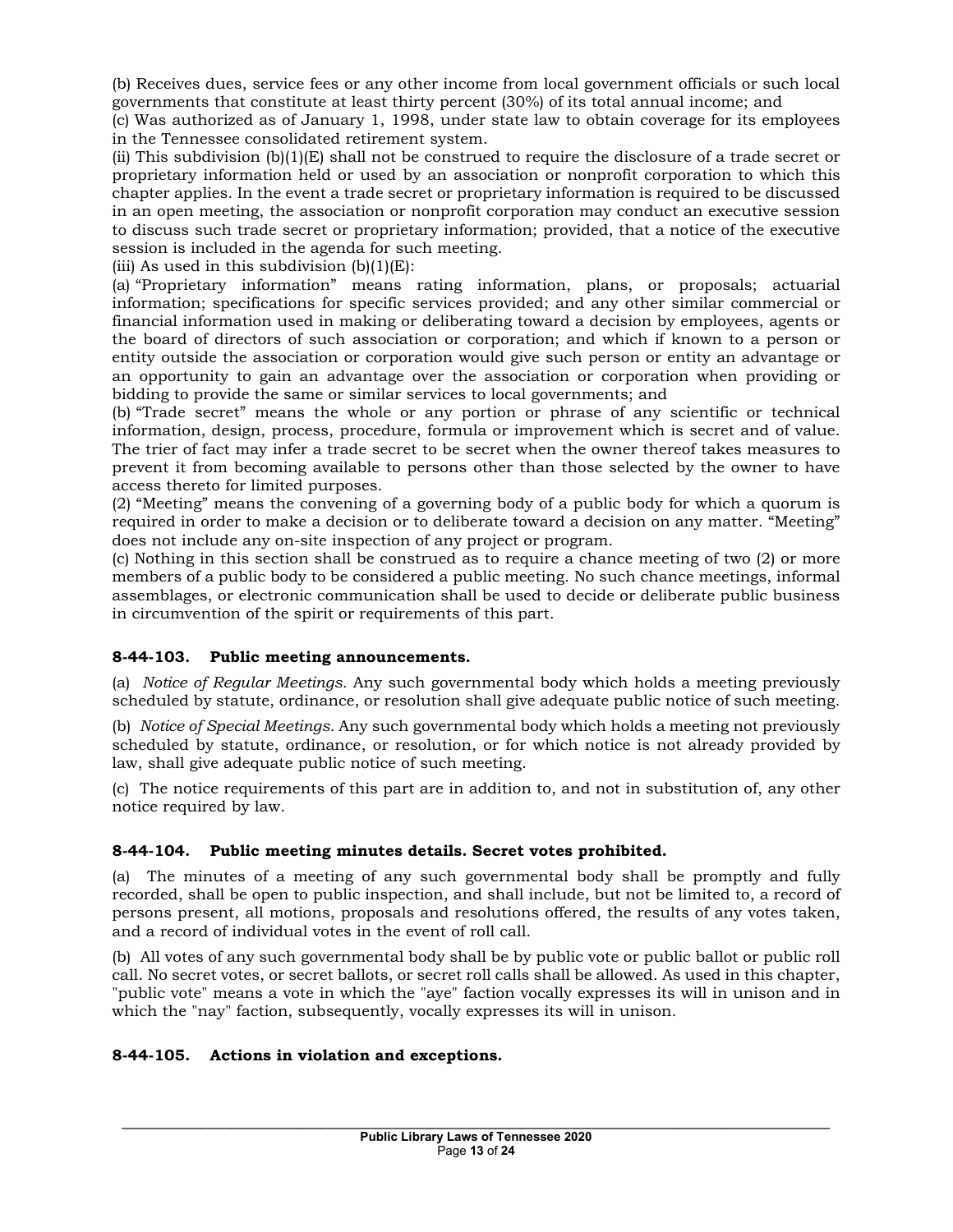Any action taken at a meeting in violation of this part shall be void and of no effect; provided, that this nullification of actions taken at such meetings shall not apply to any commitment, otherwise legal, affecting the public debt of the entity concerned.

# **8-44-106. Courts have jurisdiction; Enforcement.**

(a) The circuit courts, chancery courts, and other courts which have equity jurisdiction, have jurisdiction to issue injunctions, impose penalties, and otherwise enforce the purposes of this part upon application of any citizen of this state.

(b) In each suit brought under this part, the court shall file written findings of fact and conclusions of law and final judgments, which shall also be recorded in the minutes of the body involved.

(c) The court shall permanently enjoin any person adjudged by it in violation of this part from further violation of this part. Each separate occurrence of such meetings not held in accordance with this part constitutes a separate violation.

(d) The final judgment or decree in each suit shall state that the court retains jurisdiction over the parties and subject matter for a period of one (1) year from date of entry, and the court shall order the defendants to report in writing semiannually to the court of their compliance with this part.

# **8-44-107. Performing Arts Center Management Corporation.**

The board of directors of the Tennessee Performing Arts Center Management Corporation shall be subject to, and shall in all respects comply with, all of the provisions made applicable to governing bodies by this chapter.

# **8-44-108. Methods of participation.**

(a) As used in this section, unless the context otherwise requires:

(1) "Governing body" refers to boards, agencies and commissions of state government, including state debt issuers as defined in this section and municipal governing bodies. For the purpose of this section only, "municipal governing bodies" means only those municipal governing bodies organized under title 6, chapter 18, and having a city commission of three (3) members, and having a population of more than two thousand five hundred (2,500), according to the 2000 federal census or any subsequent federal census;

(2) "Meeting" has the same definition as defined in § 8-44-102;

(3) "Necessity" means that the matters to be considered by the governing body at that meeting require timely action by the body, that physical presence by a quorum of the members is not practical within the period of time requiring action, and that participation by a quorum of the members by electronic or other means of communication is necessary; and

(4) "State debt issuers" means the Tennessee state funding board, Tennessee local development authority, Tennessee housing development agency, and Tennessee state school bond authority, and any of their committees.

(b) (1) A governing body may, but is not required to, allow participation by electronic or other means of communication for the benefit of the public and the governing body in connection with any meeting authorized by law; provided, that a physical quorum is present at the location specified in the notice of the meeting as the location of the meeting.

(2) If a physical quorum is not present at the location of a meeting of a governing body, then in order for a quorum of members to participate by electronic or other means of communication, the governing body must make a determination that a necessity exists. Such determination, and a recitation of the facts and circumstances on which it was based, must be included in the minutes of the meeting.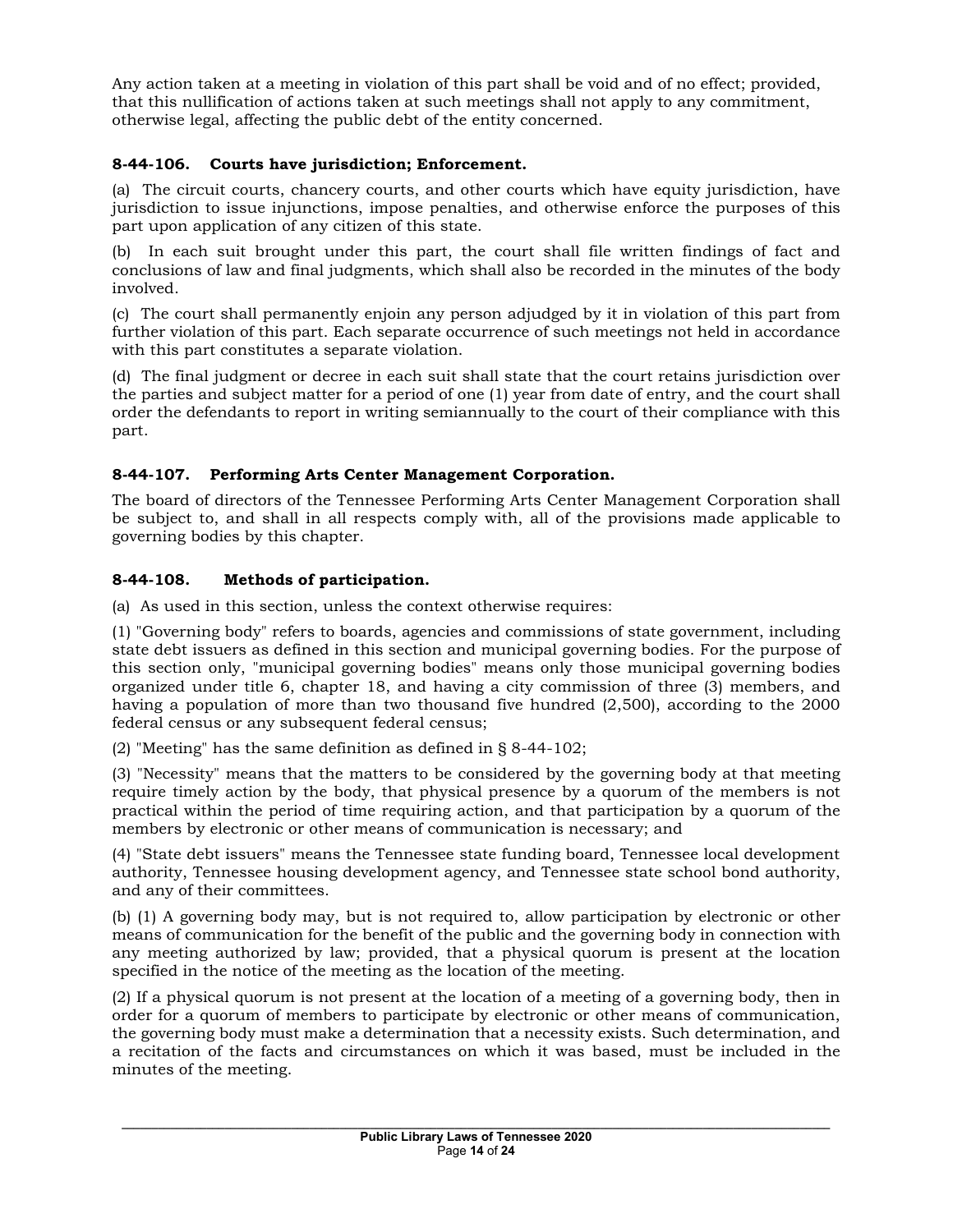(3) If a physical quorum is not present at the location of a meeting of a governing body other than a state debt issuer, the governing body other than a state debt issuer must file such determination of necessity, including the recitation of the facts and circumstances on which it was based, with the office of secretary of state no later than two (2) working days after the meeting. The secretary of state shall report, no less than annually, to the general assembly as to the filings of the determinations of necessity. This subdivision (b)(3) shall not apply to the board of regents, to the board of trustees of the University of Tennessee or to the Tennessee higher education commission.

(4) Nothing in this section shall prohibit a governing body from complying with § 8-44-109.

(c) (1) Any meeting held pursuant to the terms of this section shall comply with the requirements of the Open Meetings Law, codified in this part, and shall not circumvent the spirit or requirements of that law.

(2) Notices required by the Open Meetings Law, or any other notice required by law, shall state that the meeting will be conducted permitting participation by electronic or other means of communication.

(3) Each part of a meeting required to be open to the public shall be audible to the public at the location specified in the notice of the meeting as the location of the meeting. Each member participating electronically or otherwise must be able to simultaneously hear each other and speak to each other during the meeting. Any member participating in such fashion shall identify the persons present in the location from which the member is participating.

(4) Any member of a governing body not physically present at a meeting shall be provided, before the meeting, with any documents that will be discussed at the meeting, with substantially the same content as those documents actually presented.

(5) All votes taken during a meeting held pursuant to the terms of this section shall be by roll call vote.

(6) A member participating in a meeting by this means is deemed to be present in person at the meeting for purposes of voting, but not for purposes of determining per diem eligibility. However, a member may be reimbursed expenses of such electronic communication or other means of participation.

### **8-44-109. Communication by electronic means.**

(a) A governing body may, but is not required to, allow electronic communication between members by means of a forum over the Internet only if the governing body:

(1) Ensures that the forum through which the electronic communications are conducted is available to the public at all times other than that necessary for technical maintenance or unforeseen technical limitations;

(2) Provides adequate public notice of the governing body's intended use of the electronic communication forum;

(3) Controls who may communicate through the forum;

(4) Controls the archiving of the electronic communications to ensure that the electronic communications are publicly available for at least one (1) year after the date of the communication; provided, that access to the archived electronic communications is user-friendly for the public; and

(5) Provides reasonable access for members of the public to view the forum at the local public library, the building where the governing body meets or other public building.

(b) Electronic communications posted to a forum shall not substitute for decision making by the governing body in a meeting held in accordance with this part. Communications between members of a governing body posted to a forum complying with this section shall be deemed to be in compliance with the open meetings laws compiled in this part.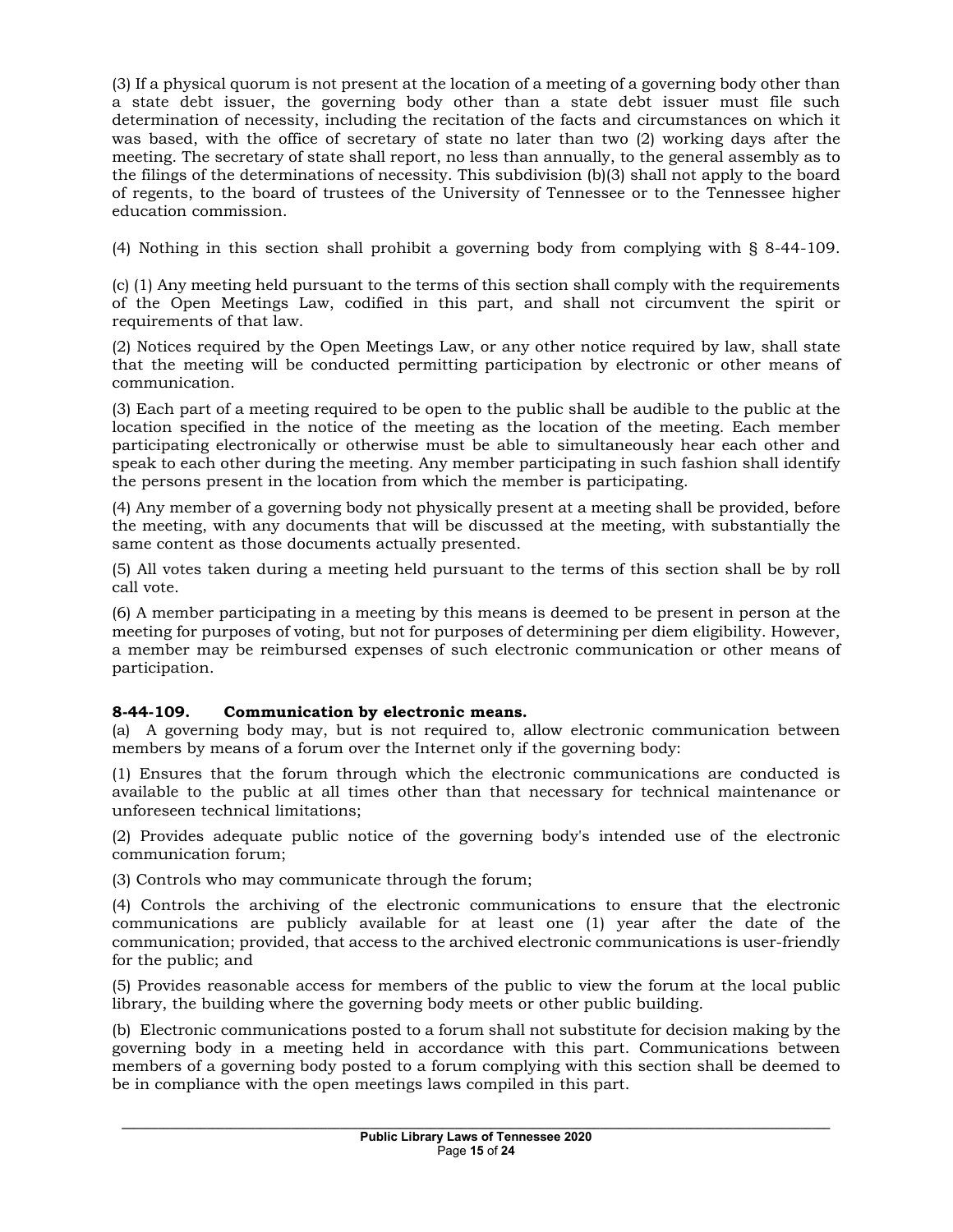(c) Prior to a governing body initially utilizing a forum to allow electronic communications by its members that meets the requirements of this section, including the public notice required in subsection (a), the governing body shall file a plan with the office of open records counsel. The plan shall describe how the governing body will ensure compliance with subsection (a). Within thirty (30) days of receipt of the plan, the office of open records counsel shall acknowledge receipt of the plan and shall report whether or not the plan and the proposed actions comply with subsection (a). If the office determines that compliance with subsection (a) has not been met, the office shall provide written comments regarding the plan to the governing body. Until such time as the governing body complies with the written comments provided by the office and the office issues a report of compliance, the governing body shall not be allowed to establish or utilize such forum. This subsection (c) shall not apply to any governing body that had established a forum pursuant to this section prior to May 7, 2009.

(d) No member participating in an electronic communication pursuant to this section is deemed to be eligible for per diem for such participation.

(e) As used in this section, "governing body" means the elected governing body of a county, city, metropolitan form of government or school board.

### **8-44-201 Labor negotiations between public employee union and state or local government.**

(a) Notwithstanding any other provision of Tennessee law to the contrary, labor negotiations between representatives of public employee unions or associations and representatives of a state or local governmental entity shall be open to the public, whether or not the negotiations by the state or local governmental entity are under the direction of the legislative, executive or judicial branch of government.

(b) Nothing contained in this section shall be construed to require that planning or strategy sessions of either the union committee or the governmental entity committee, meeting separately or with the entity it represents, be open to the public.

(c) Nothing contained in this section shall be construed to grant recognition rights of any sort.

(d) Both sides shall decide jointly and announce in advance of any such labor negotiations where such meetings shall be held.

[Acts 1979, ch. 41, § 1; T.C.A., § 8-4421; Acts 2009, ch. 293, § 1.]

# **TITLE 39 CHAPTER 14 OFFENSES AGAINST PROPERTY**

# **Part 1 -- Theft**

**SECTION** 

- 39-14-101. Theft offenses consolidated.
- 39-14-102. Definitions in this part of law.
- 39-14-103. Property theft.
- 39-14-104. Services theft.
- 39-14-105. Grades of property or services theft.
- 39-14-130. Intent to injure or defraud; Destruction of valuable papers.

### **Part 6 - Tennessee Personal and Commercial Computer Act of 2003**

- 39-14-601. Definitions in this part of law.
- 39-14-602. Offenses and Penalties.
- 39-14-603. Unsolicited bulk electronic mail.
- 39-14-604. Filing a civil action.
- 39-14-605. Venue of offense or violation.
- 39-14-606. Local exchange company transmitting electronic signals.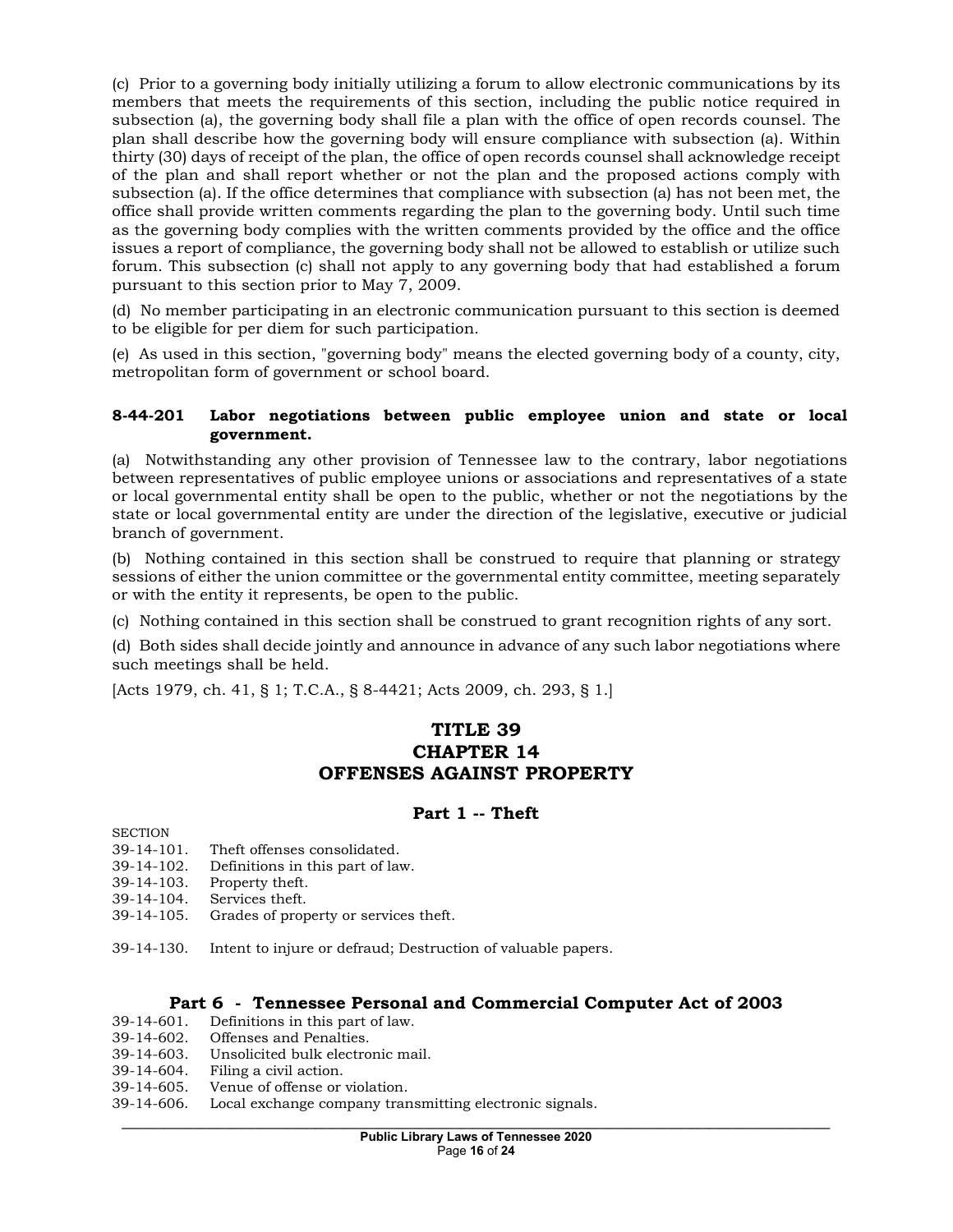# **39-14-101. Theft offenses consolidated.**

Conduct denominated as theft in this part constitutes a single offense embracing the separate offenses heretofore known as: embezzlement, false pretense, fraudulent conversion, larceny, receiving/concealing stolen property, and other similar offenses.

### **39-14-102. Definitions in this part of law.**

The following definitions apply in this part unless the context otherwise requires:

(1) "Cable television company" means any franchise or other duly licensed company which is operated or intended to be operated to perform the service of receiving and amplifying the signals broadcast by one (1) or more television stations and redistributing such signals by wire, cable or other device or means for accomplishing such redistribution to members of the public who subscribe to such service, or distributing through such company's antennae, poles, wires, cables, conduits or other property used in providing service to its subscribers and customers any television signals whether broadcast or not;

(2) "Credit card" means any real or forged instrument, writing or other evidence, whether known as a credit card, credit plate, charge plate or by any other name, which purports to evidence an understanding to pay for property or services delivered or rendered to or upon the order of a designated person or bearer;

(3) "Debit card" means any real or forged instrument, writing or other evidence known by any name issued with or without a fee by an issuer for the use of a depositor in obtaining money, goods, services or anything else of value, payment of which is made against funds previously deposited in an account with the issuer;

(4) "Expired" credit or debit card means a card which is no longer valid because the term shown on it has expired;

(5) "Issuer" means the business organization or financial institution or its duly authorized agent which issues a credit or debit card;

(6) "Library" means any:

- (A) Public library;
- (B) Library of educational, historical or eleemosynary institution, organization or society;
- (C) Archives; or
- (D) Museum;

(7) "Library material" includes any book, plate, picture, photograph, engraving, painting, drawing, map, newspaper, magazine, pamphlet, broadside, manuscript, document, letter, public record, microfilm, sound recording, audio-visual materials in any format, magnetic or other tapes, electronic data, processing records, artifacts or other documentary, written or printed materials, regardless of physical form or characteristics, belonging to or on loan to or otherwise in the custody of a library;

(8) "Microwave multi-point distribution system station" or "MDS" means any franchise or other duly licensed company which is operated or intended to be operated to perform the service of receiving and amplifying the signals broadcast by one (1) or more television stations, and redistributing such signals by microwave transmissions to members of the public who subscribe to such service, or distributing through such company's antennae, conduits, or other property used in providing service to its subscribers and customers any television signals whether broadcast or not;

(9) "Receiving" includes, but is not limited to, acquiring possession, control, title or taking a security interest in the property; and

(10) "Revoked" credit or debit card means a card which is no longer valid because permission to use it has been suspended or terminated by the issuer.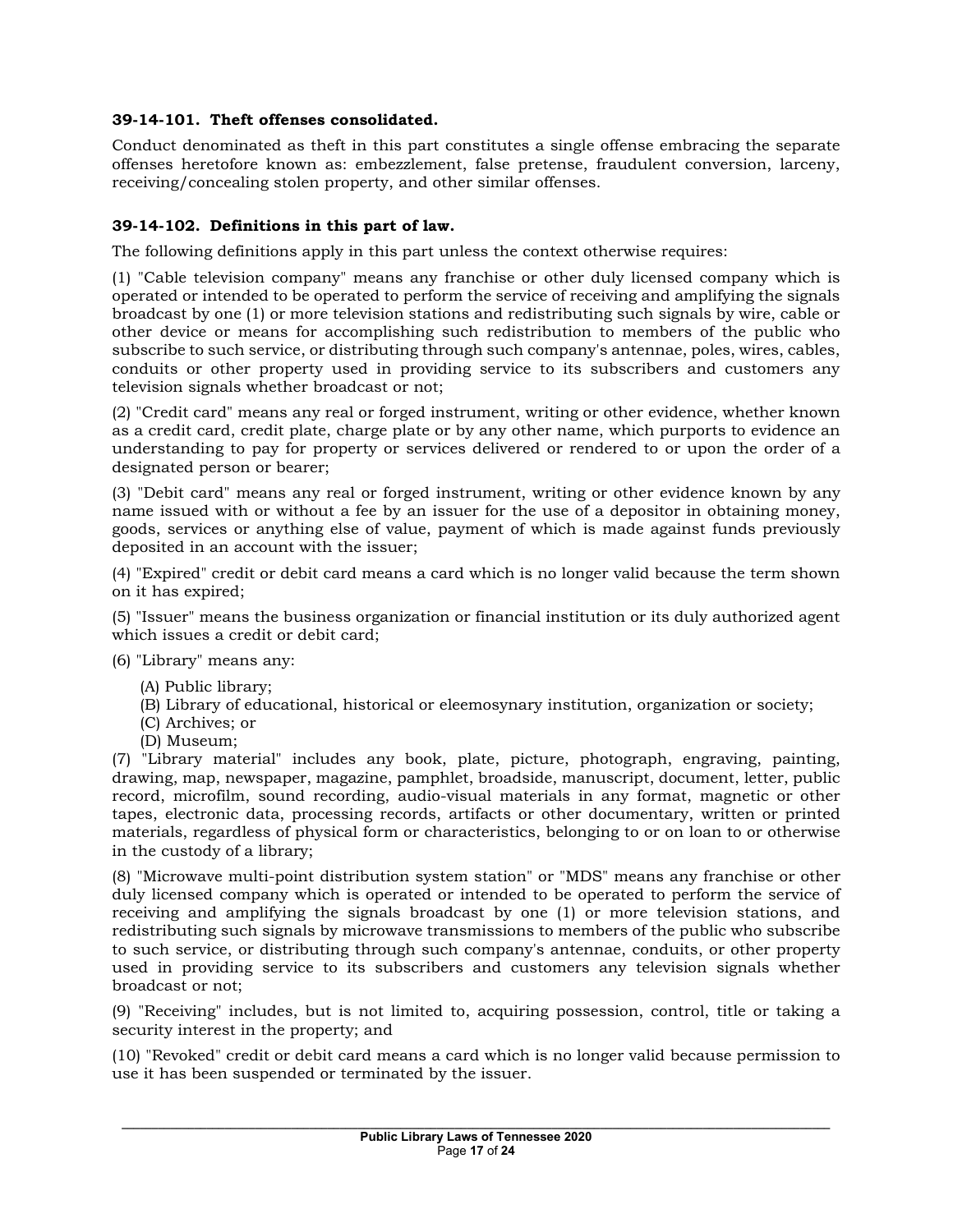### **39-14-103. Property theft.**

(a) A person commits theft of property if, with intent to deprive the owner of property, the person knowingly obtains or exercises control over the property without the owner's effective consent.

(b) (1) As a condition of pretrial diversion, judicial diversion, probation or parole for a violation of subsection (a) when the violation occurs as set out in subdivision (b)(2), the person may be required to perform debris removal, clean-up, restoration, or other necessary physical labor at a location within the area affected by the disaster or emergency that is in the county where the offense occurred.

 (2) The condition of pretrial diversion, judicial diversion, probation or parole containing the requirement set out in subdivision (b)(1) may be used if the violation of subsection (a) occurs:

 (A) During or within thirty (30) days following the occurrence of a tornado, flood, fire, or other disaster or emergency, as defined in § 58-2-101;

(B) Within the area affected by the disaster or emergency; and

 (C) When, as a result of the disaster or emergency, the owner of the property taken, or the person charged with custody of the property, is unable to adequately guard, secure or protect the property from theft.

(3) Subdivision

(b) (2) shall apply regardless of whether a state of emergency has been declared by a county, the governor, or the president of the United States at the time of or subsequent to the theft.

 (4) Any period of physical labor required pursuant to subdivision (b)(1) shall not exceed the maximum sentence authorized pursuant to § 39-14-105.

### **39-14-104. Services theft.**

(a) A person commits theft of services who:

(1) Intentionally obtains services by deception, fraud, coercion, false pretense or any other means to avoid payment for the services;

(2) Having control over the disposition of services to others, knowingly diverts those services to the person's own benefit or to the benefit of another not entitled thereto; or

(3) Knowingly absconds from establishments where compensation for services is ordinarily paid immediately upon the rendering of them, including, but not limited to, hotels, motels and restaurants, without payment or a bona fide offer to pay.

(b) Any individual directly or indirectly harmed by a violation of subsection (a) shall have legal standing to report such violations to law enforcement and testify in support of corresponding criminal charges.

### **39-14-105. Grading of theft.**

(a) Theft of property or services is:

(1) A Class A misdemeanor if the value of the property or services obtained is one thousand dollars (\$1,000) or less;

(2) A Class E felony if the value of the property or services obtained is more than one thousand dollars (\$1,000) but less than two thousand five hundred dollars (\$2,500);

(3) A Class D felony if the value of the property or services obtained is two thousand five hundred dollars (\$2,500) or more but less than ten thousand dollars (\$10,000);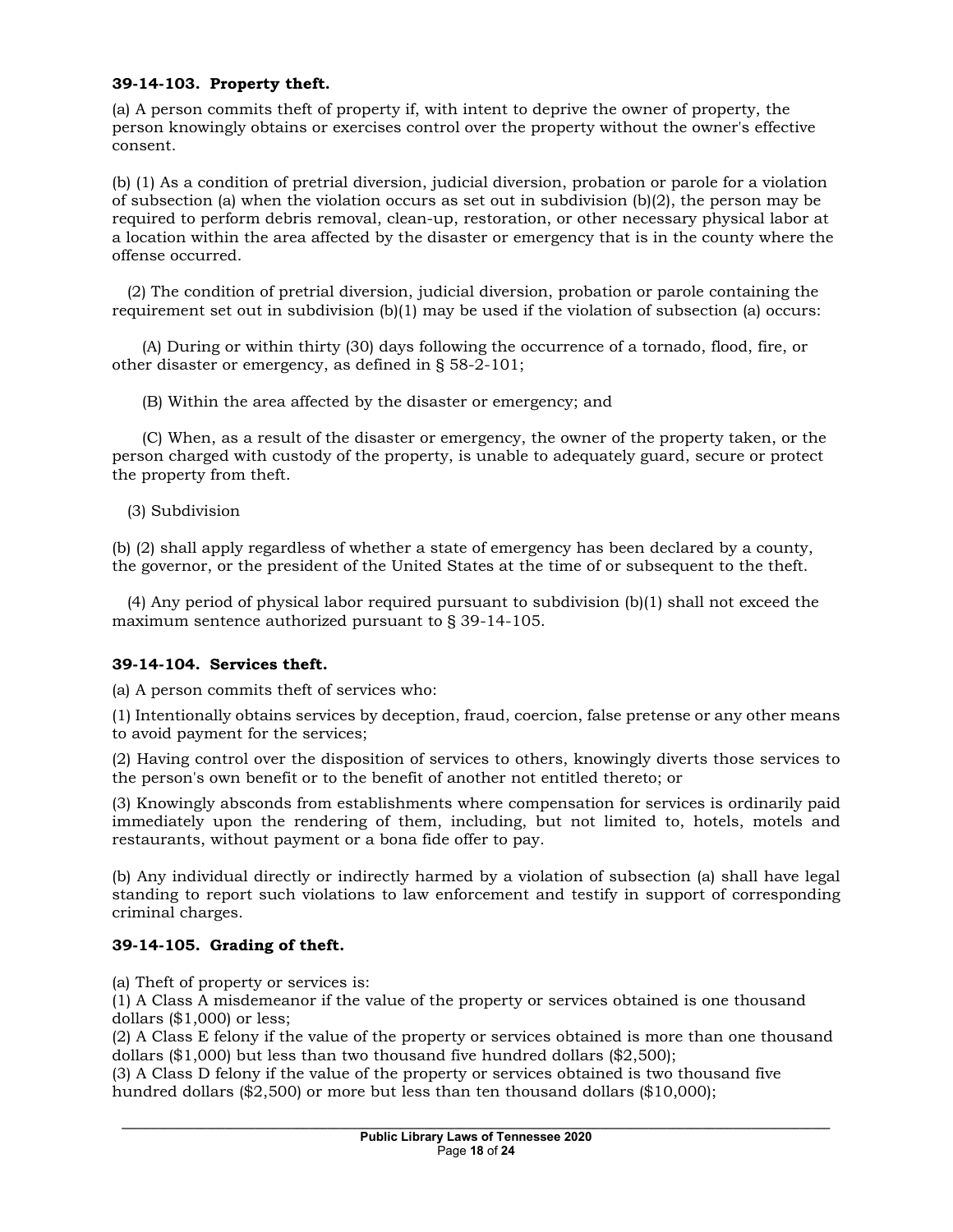(4) A Class C felony if the value of the property or services obtained is ten thousand dollars  $($10,000)$  or more but less than sixty thousand dollars  $($60,000)$ ;

(5) A Class B felony if the value of the property or services obtained is sixty thousand dollars (\$60,000) or more but less than two hundred fifty thousand dollars (\$250,000); and (6) A Class A felony if the value of the property or services obtained is two hundred fifty thousand dollars (\$250,000) or more. (b)

(1) In a prosecution for theft of property, theft of services, and any offense for which the punishment is determined pursuant to this section, the state may charge multiple criminal acts committed against one (1) or more victims as a single count if the criminal acts arise from a common scheme, purpose, intent or enterprise.

(2) The monetary value of property from multiple criminal acts which are charged in a single count of theft of property shall be aggregated to establish value under this section.

(c) Venue in a prosecution for any offense punishable pursuant to this section shall be in the county where one (1) or more elements of the offense occurred, or in the county where an act of solicitation, inducement, offer, acceptance, delivery, storage, or financial transaction occurred involving the property, service or article of the victim.

(d) Notwithstanding subsection (a), theft of a firearm shall be punished by confinement for not less than thirty (30) days in addition to any other penalty authorized by law.

# **39-14-130. Intent to injure or defraud; Destruction of valuable papers.**

(a) Any person who takes or destroys any valuable papers with intent to injure or defraud shall be punished as if for theft. If the value of the papers is not ascertainable, the offense is a Class A misdemeanor.

(b) For the purposes of this section, "valuable papers" includes:

- (1) Any bond, promissory note, bill of exchange, order, or certificate;
- (2) Any book of accounts respecting goods, money or other things;
- (3) Any deed or contract in force;
- (4) Any receipt, release, or defeasant;

(5) Any instrument of writing whereby any demand, right or obligation is created, ascertained, increased, extinguished or diminished; or

(6) Any other valuable paper writing.

# **Part 6 - Tennessee Personal and Commercial Computer Act of 2003**

# **39-14-601. Definitions in this part of law.**

As used in this part, unless the context otherwise requires:

(1) "Access" means to approach, instruct, communicate, or connect with, store data in, retrieve or intercept data from, or otherwise make use of any resources of a computer, computer system, or computer network, or information exchanged from any communication between computers or authorized computer users and electronic, electromagnetic, electrochemical, acoustic, mechanical, or other means;

(2) "Authorization" means any and all forms of consent, including both implicit and explicit consent;

(3) "Computer" means a device or collection of devices, including its support devices, peripheral equipment, or facilities, and the communication systems connected to it which can perform functions including, but not limited to, substantial computation, arithmetic or logical operations, information storage or retrieval operations, capable of being used with external files, one (1) or more operations which contain computer programs, electronic instructions, allows for the input of data, and output data (such operations or communications can occur with or without intervention by a human operator during the processing of a job):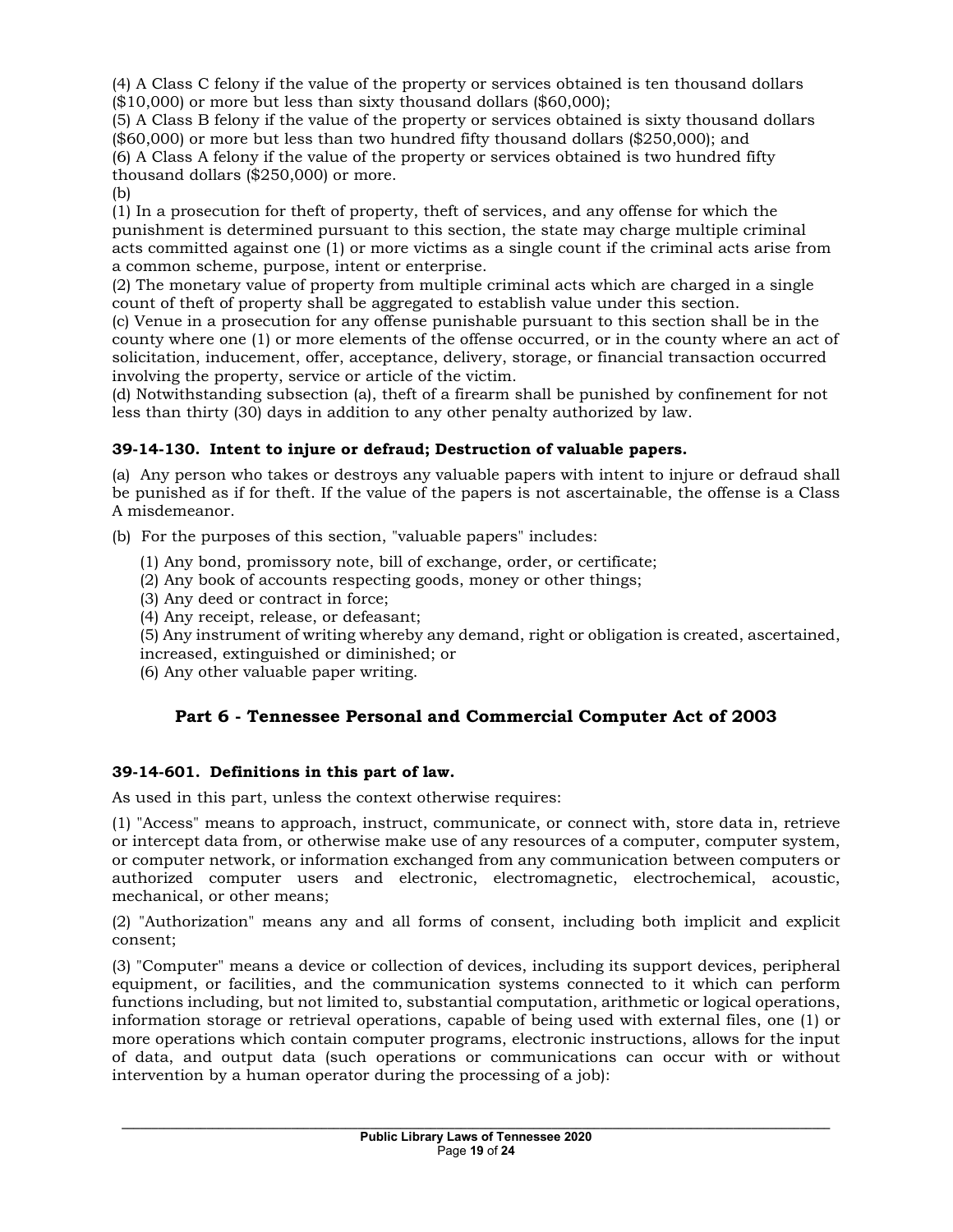(4) "Computer contaminants" means any set of computer instructions that are designed to modify or in any way alter, damage, destroy, or disrupt the proper operation of a computer system, or computer network without the intent or authorization of the owner of the information. They include, but are not limited to, a group of computer instructions commonly called viruses or worms, which are self-replicating or self-propagating and are designed to contaminate other computer programs or computer data, consume computer resources, modify, destroy, record or transmit data, or in some other fashion usurp the normal operation of the computer, computer system, or computer network. Such contaminants may include viruses or worms, which terms shall have the following meanings:

(A) "Virus" means a migrating program which, at least, attaches itself to the operating system of any computer it enters and can infect any other computer that has access to an "infected" computer; and

(B) "Worm" means a computer program or virus that spreads and multiplies, eventually causing a computer to "crash" or cease functioning, but does not attach itself to the operating system of the computer it "infects";

(5) "Computer network" means a set of two (2) or more computer systems that transmit data over communication circuits connecting them, and input/output devices including, but not limited to, display terminals and printers, which may also be connected to telecommunication facilities;

(6) "Computer program" means an ordered set of data that are coded instructions or statements that, when executed by a computer, cause the computer to process data;

(7) "Computer software" means a set of computer programs, procedures, and associated documentation concerned with the operation of a computer, computer system, or computer network whether imprinted or embodied in the computer in any manner or separate from it, including the supporting materials for the software and accompanying documentation;

(8) "Computer system" means a set of connected devices including a computer and other devices including, but not limited to, one (1) or more of the following: data input, output, or storage devices, data communication circuits, and operating system computer programs that make the system capable of performing data processing tasks;

(9) "Data" means a representation of information, knowledge, facts, concepts, or instructions which is being prepared or has been prepared in a formalized manner, and is intended to be stored or processed, or is being stored or processed, or has been stored or processed in a computer, computer system, or computer network;

(10) "Electronic mail service provider" means any person who

(A) Is an intermediary in sending or receiving electronic mail; and

(B) Provides to end-users of electronic mail services the ability to send or receive electronic mail;

(11) "Financial instrument" includes, but is not limited to, any check, cashier's check, draft, warrant, money order, certificate of deposit, negotiable instrument, letter of credit, bill of exchange, credit card, debit card, marketable security, or any computer system representation thereof;

(12) "Input" means data, facts, concepts, or instructions in a form appropriate for delivery to, or interpretation or processing by, a computer;

(13) "Intellectual property" includes data, which may be in any form including, but not limited to, computer printouts, magnetic storage media, punched cards, or may be stored internally in the memory of a computer;

(14) "Local exchange company" includes telecommunications service providers as defined in § 65-4-101; competing telecommunications service providers as such term is defined in § 65-4- 101; telephone cooperatives; cellular or other wireless telecommunications providers; and interactive computer service providers as defined in 47 U.S.C. § 230(f);

(15) "Output" means data, facts, concepts or instructions produced or retrieved by computers from computers or computer memory storage devices;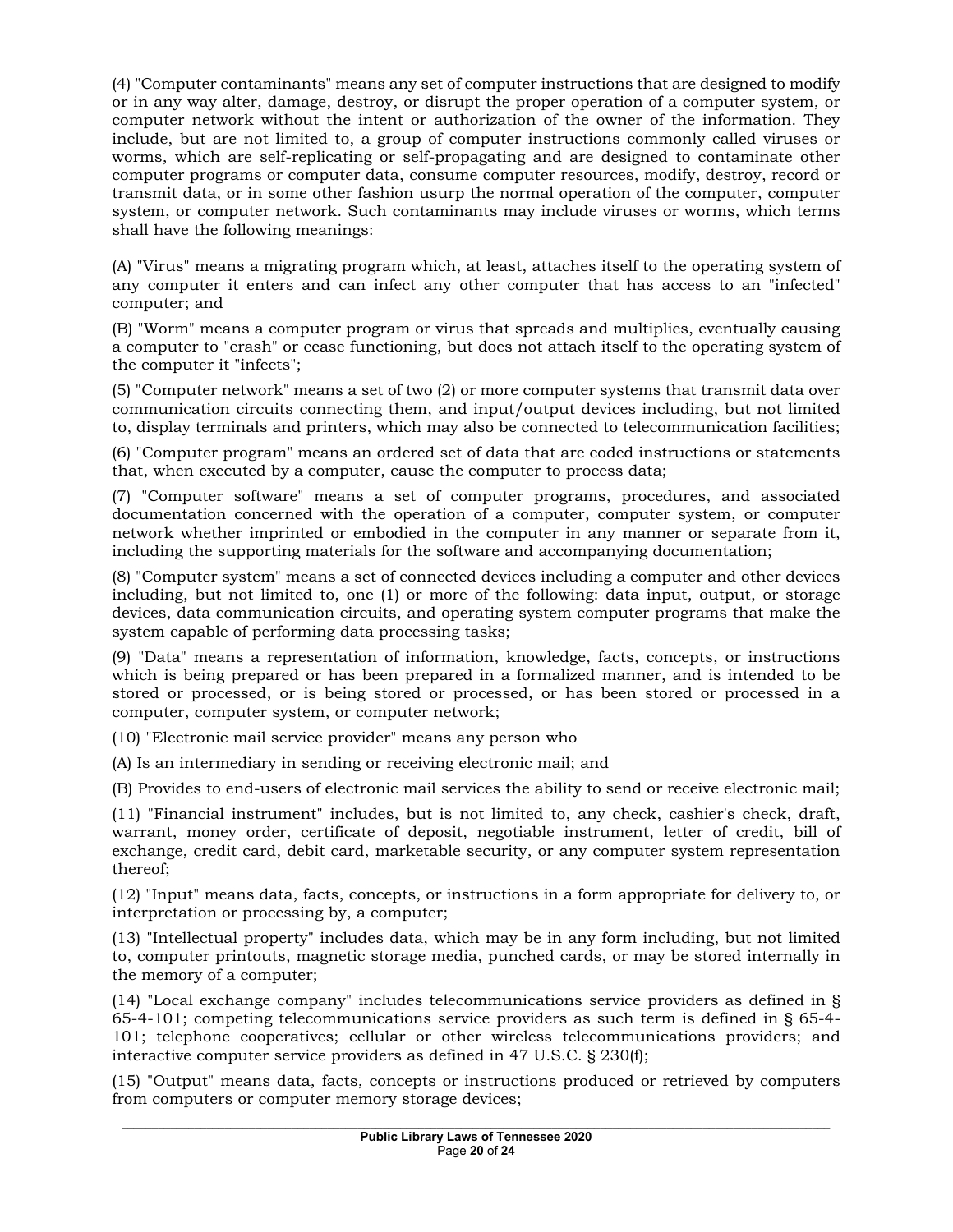(16) "Owner" means an owner or lessee of a computer or a computer network, or an owner, lessee or licensee of computer data, computer programs, or computer software;

(17) "Property" shall include:

(A) Real property;

(B) Computers and computer networks and;

(C) Financial instruments, computer data, computer programs, computer software, and all other personal property regardless of whether they are:

(i) Tangible or intangible;

(ii) In a format readable by humans or by a computer;

 (iii) In transit between computers or within a computer network or between any devices which comprise a computer; or

 (iv) Located on any paper or in any device in which it is stored by a computer or by a human;

(18) "Services" includes, but is not limited to, the use of a computer, a computer system, a computer network, computer software, computer program, or data to perform tasks;

(19) "System hacker" means any person who knowingly accesses and without authorization alters, damages, deletes, destroys, or otherwise uses any data, computer, computer system, or computer network; and

(20) "To process" means to use a computer to put data through a systematic sequence of operations for the purpose of producing a specified result.

### **39-14-602. Offenses and penalties.**

(a) Whoever knowingly, directly or indirectly, accesses, causes to be accessed, or attempts to access any telephone system, telecommunications facility, computer software, computer program, data, computer, computer system, computer network, or any part thereof, for the purpose of:

(1) Obtaining money, property, or services for oneself or another by means of false or fraudulent pretenses, representations, or promises violates this subsection and is subject to the penalties of § 39-14-105;

(2) Causing computer output to purposely be false, for, but not limited to, the purpose of obtaining money, property, or services for oneself or another by means of false or fraudulent pretenses, representations, or promises violates this subsection and is subject to the penalties of § 39-14-105.

(b) Whoever intentionally and without authorization, directly or indirectly:

(1) Accesses any computer, computer system, or computer network commits a Class C misdemeanor;

(2) Alters, damages, destroys, or attempts to damage or destroy, or causes the disruption to the proper operation of any computer, or who performs an act which is responsible for the disruption of any computer, computer system, computer network, computer software, program or data which resides or exists internal or external to a computer, computer system or computer network is punishable as in § 39-14-105;

(3) Introduces or is responsible for the input of any computer contaminant into any computer, computer system, or computer network commits a Class B misdemeanor; or

(4) Accesses, causes to be accessed, or attempts to access any computer software, computer program, data, computer, computer system, computer network, or any part thereof, for the purpose of gaining access to computer material or to tamper with computer security devices, including, but not limited to, system hackers, commits a Class A misdemeanor.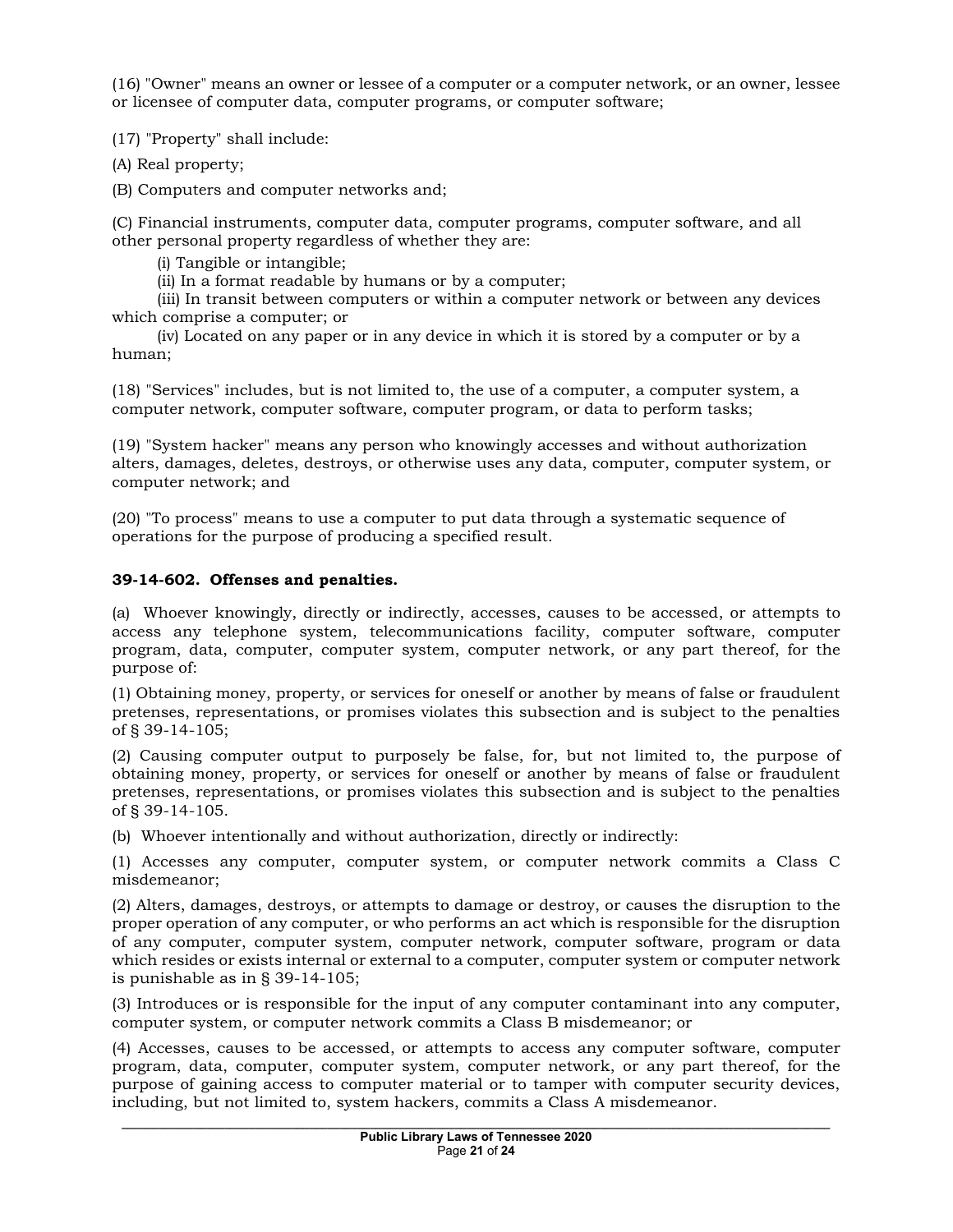(5) Makes or causes to be made an unauthorized copy, in any form, including, but not limited to, any printed or electronic form of computer data, computer programs, or computer software residing in, communicated by, or produced by a computer or computer network commits an offense punishable as provided in § 39-14-105.

(c) Whoever receives, conceals, uses, or aids another in receiving, concealing or using any proceeds resulting from a violation of either subsection (a) or subdivision  $(b)(2)$ , knowing the same to be proceeds of such violation, or whoever receives, conceals, uses, or aids another in receiving, concealing or using, any books, records, documents, property, financial instrument, computer software, program, or other material, property, or objects, knowing the same to have been used in violating either subsection (a) or subdivision  $(b)(2)$  is subject to the penalties of § 39-14-105.

(d) Any person who violates this section in connection with an act of terrorism commits a Class A felony.

(e) Any person who accesses, causes to be accessed, or attempts to access a digital asset pursuant to the Revised Uniform Fiduciary Access to Digital Assets Act, compiled in title 35, chapter 8, is not in violation of this part.

# **39-14-603. Unsolicited bulk electronic mail.**

(a) It is an offense for a person without authority to falsify or forge electronic mail transmission information or other routing information in any manner in connection with the transmission of unsolicited bulk electronic mail through or into the computer network of an electronic mail service provider or its subscribers.

(b) Transmission of electronic mail from an organization to its members shall not be deemed to be the transmission of unsolicited bulk electronic mail as prohibited by this section.

(c) Nothing in this section shall be construed to interfere with or prohibit terms or conditions in a contract or license related to computers, computer data, computer networks, computer operations, computer programs, computer services, or computer software or to create any liability by reason of terms or conditions adopted by or technical measures implemented by a Tennessee-based electronic mail service provider to prevent the transmission of unsolicited electronic mail in violation of this section.

(d) As used in this section, "without authority" means a person who uses a computer, a computer network, or the computer services of an electronic mail service provider to transmit unsolicited bulk mail in contravention of the authority granted by or in violation of the policies set by the electronic mail service provider.

(e) The transmission of electronic signals by a local exchange company to the extent that the local exchange company merely carries that transmission over its network shall not be deemed to be the transmission of unsolicited bulk electronic mail as prohibited by this section.

(f) A violation of this section shall be punished according to the damage to the property of another caused by the violation and shall be graded as provided in § 39-14-105.

### **39-14-604. Filing a civil action.**

(a) Any person whose property or person is injured by reason of a violation of any provision of this part may file a civil action and recover for any damages sustained and the costs of the civil action. Without limiting the generality of the term, "damages" shall include loss of profits.

(b) If the injury arises from the transmission of unsolicited bulk electronic mail, the injured person, other than an electronic mail service provider, may also recover attorney's fees and costs, and may elect, in lieu of actual damages, to recover the lesser of ten dollars (\$10.00) for each and every unsolicited bulk electronic mail message transmitted in violation of this part, or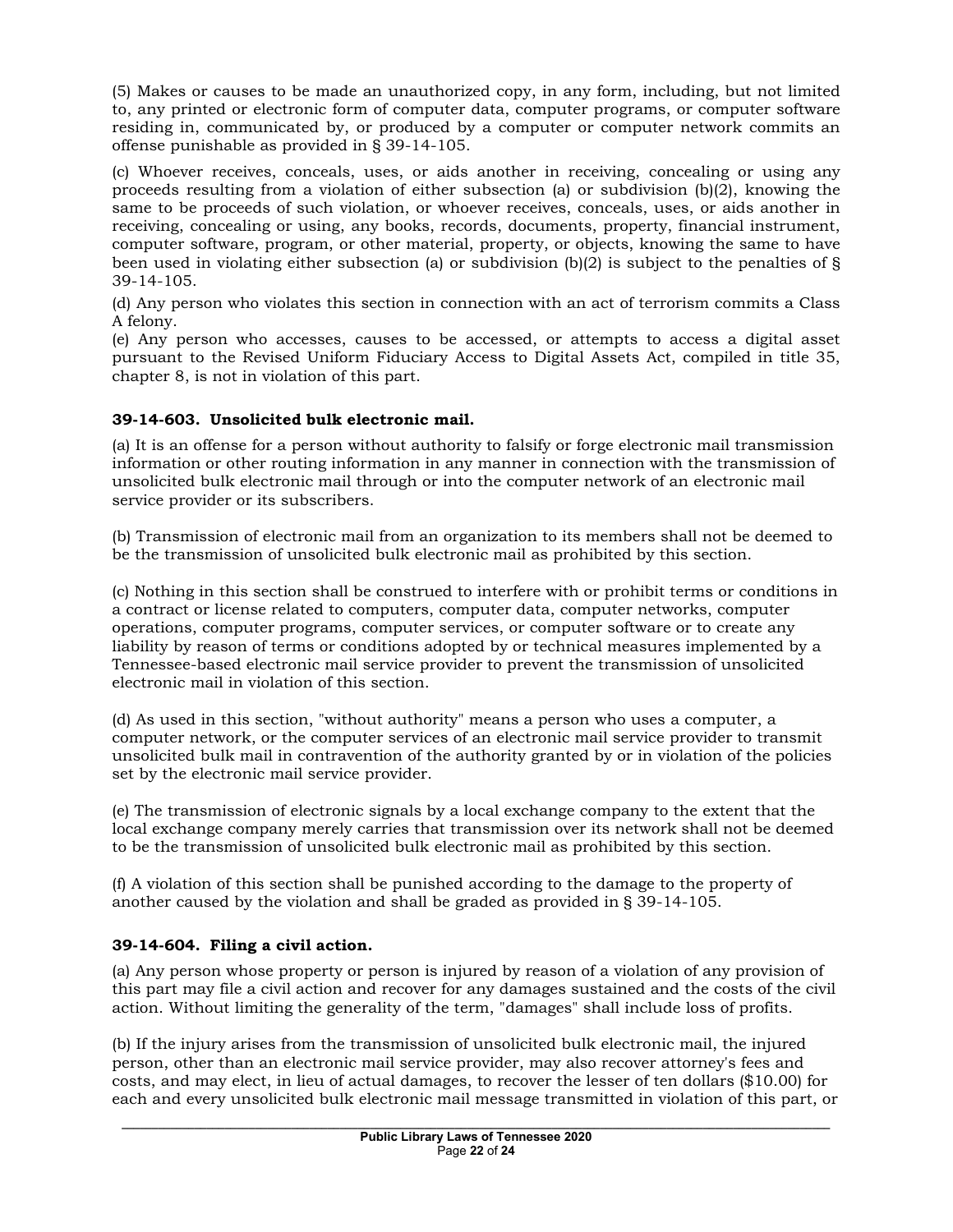one thousand dollars (\$1,000) per day. The injured person shall not have a cause of action against the electronic mail service provider that merely transmits the unsolicited bulk electronic mail over its computer network.

(c) If the injury arises from the transmission of unsolicited bulk electronic mail, an injured electronic mail service provider may also recover attorney's fees and costs and may elect, in lieu of actual damages, to recover the greater of ten dollars (\$10.00) for each and every unsolicited bulk electronic mail message transmitted in violation of this part, or one thousand dollars (\$1,000) per day.

(d) At the request of any party to an action brought pursuant to this section, the court may, in its discretion, conduct all legal proceedings in such a way as to protect the secrecy and security of the computer, computer network, computer data, computer program, and computer software involved in order to prevent possible recurrence of the same or a similar act by another person and to protect any trade secrets of any party. The provisions of this section shall not be construed to limit any person's right to pursue any additional civil remedy otherwise allowed by law.

# **39-14-605. Venue of offense or violation.**

For the purposes of venue under the provisions of this part, any violation of this part shall be considered to have been committed:

(1) In any county in which any act was performed in furtherance of any transaction violating this part;

(2) In any county in which any violator had control or possession of any proceeds of the violation or of any books, records, documents, property, financial instrument, computer software, computer program or other material, objects or items which were used in furtherance of the violation; and

(3) In any county from which, to which or through which any access to a computer, computer system, or computer network was made, whether by wire, electromagnetic waves, microwaves or any other means of communication.

### **39-14-606. Local exchange company transmitting electronic signals.**

The transmission of electronic signals by a local exchange company to the extent that the local exchange company merely carries that transmission over its network shall not be deemed to be the transmission of unsolicited bulk electronic mail as prohibited by this part.

# **TITLE 39 CHAPTER 17 Offenses Against Public Health, Safety and Welfare**

# **Part 9 - Obscenity**

**SECTION** 

39-17-911. Types of materials for loan, sale or exhibition to minor children.

# **39-17-911. Types of materials for loan, sale or exhibition to minor children.**

(a) It is unlawful for any person to knowingly sell or loan for monetary consideration or otherwise exhibit or make available to a minor:

(1) Any picture, photograph, drawing, sculpture, motion picture film, video game, computer software game, or similar visual representation or image of a person or portion of the human